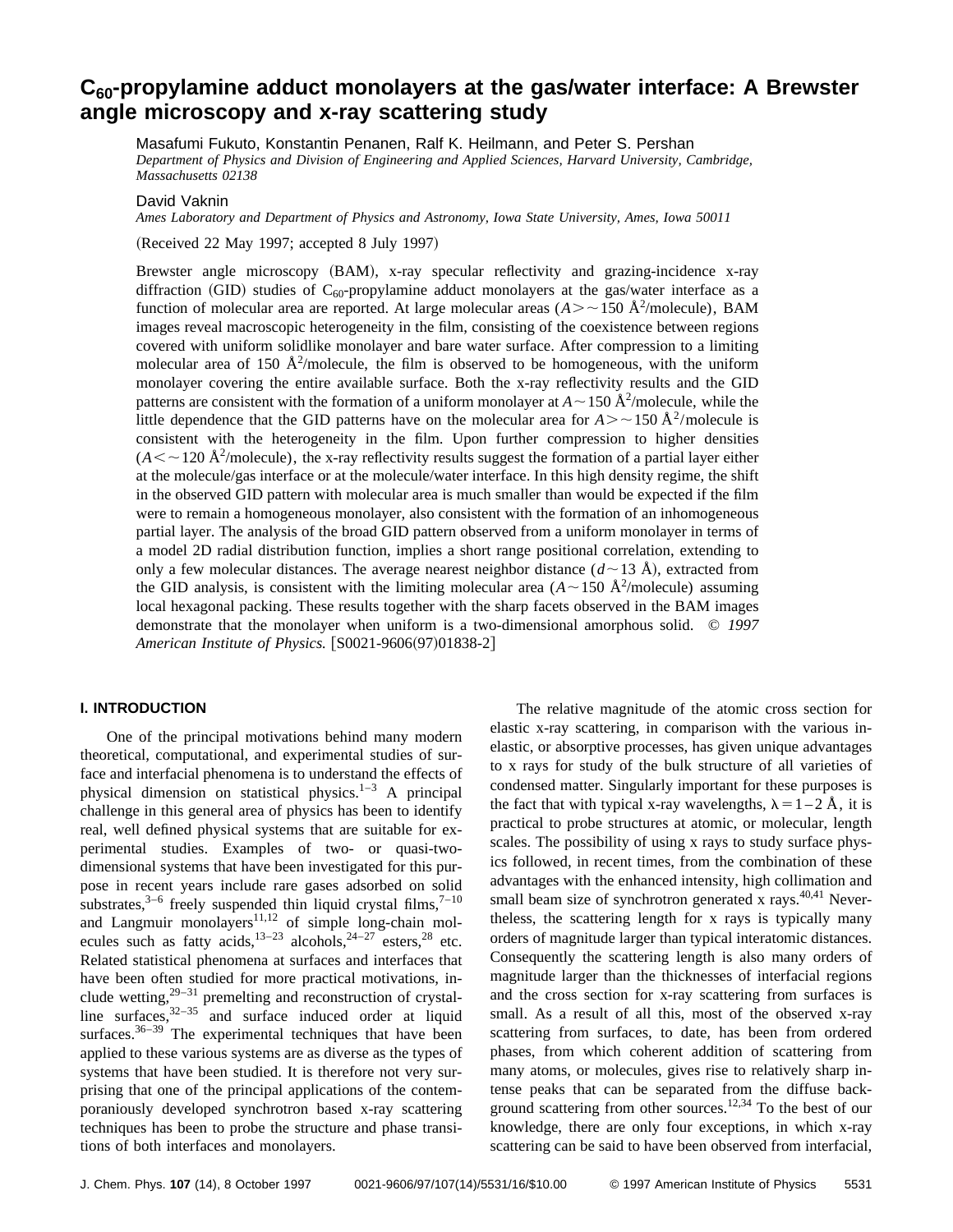or two-dimensional, systems that have only short-range order.

The first exception is that of phase transitions involving gases adsorbed within the internal atomic planes of exfoliated graphite.<sup>5,6</sup> Several systems that have been studied exhibit a rich variety of phase transitions and critical phenomena that have been extensively modeled; however, phase transitions for these systems are complicated by the presence of the periodic graphite substrate.<sup>1,42</sup> For example, the submonolayer behavior of Kr on graphite<sup>5</sup> as well as the order– disorder transition for He on graphite at a near monolayer coverage<sup>4</sup> can be described by "lattice gas" models, where the localized lattice gas sites reflect the long range order of the substrate. The second class of exceptions corresponds to observation of x-ray scattering peaks from Langmuir monolayers with long-range bond-orientational order, i.e., hexatic phases, but only exponentially decaying positional order.43–45 The observed half-widths of these peaks are broader than the resolution limited Bragg peaks observed from crystalline phases; however, the widths are still narrower than what one expects from simple liquids in which the bond-orientational order is also short range.  $46-48$  The third example is a recent report of liquidlike order in a monolayer of Bi adsorbed on the surface of liquid Ga.<sup>49</sup> Finally, there are the numerous studies of the phase transitions and quasi-long-range correlations of thin films of various smectic liquid crystals.<sup>7,47,48,50,51</sup> These are amongst the more important measurements of the structural correlations for 2D statistical systems; however, only the very thinnest films are strictly two dimensional.

We present here a combination of optical and x-ray scattering studies of a Langmuir monolayer  $(LM)$  of fullerenepropylamine adduct (abbreviated as  $C60-PA$ ) molecules,<sup>52</sup> which consists of a  $C_{60}$  molecule and twelve propylamine  $[NH_2(CH_2)_2CH_3]$  chains attached to it. The unique feature of the C60-PA system is that the number of electrons scattering coherently from any one molecule is sufficiently large that, on the basis of straightforward calculations of the x-ray structure factor of the two-dimensional Langmuir monolayer, observable scattering is predicted for phases with only short range order. We will show that the LM monolayer of C60- PA, both as-deposited and at low pressures, is a relatively incompressible solid that is either a two-dimensional amorphous glass or a two-dimensional microcrystalline solid. Although this is in itself an interesting observation, even more important is that it demonstrates that if other fullerene derivatives that form liquid, rather than solid, Langmuir monolayers could be developed, x-ray scattering studies of both two-dimensional solidification and vaporization would be practical. In view of the fact that the 2D liquid/vapor phase boundary is not well studied, this could be a major contribution to 2D statistical physics.

Aside from this academic interest, there is still a good deal of excitement over prospects for practical applications based on phenomena such as the electrical conductivity, and photoconductivity of fullerenes and fullerene polymers,  $53$  for catalysis,<sup>54</sup> and in connections with pharmaceuticals.<sup>55</sup> In addition, there are a number of other active areas where the potential for practical application is still open; these include molecular sieves and gas storage media, and materials for nonlinear optics and superconductivity. Some of these potential applications are based around the formation of homogeneous monolayers; however, there is very little data indicating the impact that either the homogeneity of the monolayer or the degree of in-plane order, has on the phenomenology on which the applications are dependent. We believe that understanding of the physics and physical chemistry of LMs of fullerene derivatives on the surface of  $H<sub>2</sub>O$  and other liquids will serve as an important prerequisite for ordered progress in this area.

Obeng and Bard<sup>56</sup> were amongst the first to report formation of a LM of pure  $C_{60}$  at the H<sub>2</sub>O/air interface. Although Maliszewskyj *et al.*<sup>57</sup> support Obeng and Bard, others52,58–62 found that the strong mutual attraction of the  $C_{60}$  molecules caused them to cluster, thereby destabilizing the LM. Nevertheless, Vaknin and co-workers were able to demonstrate the utility of covalent modification of  $C_{60}$  as a method for reducing the strong attractive interactions between clusters.<sup>52,62</sup> The modification of  $C_{60}$  in this case consisted of an attachment of the multiple alkyl chains through the formation of  $C_{60}$ -amine adducts. The peripheral alkyl chains reduce cluster–cluster interactions and enable the formation of homogeneous monolayers.

Vaknin and co-workers reported both the surface pressure/area  $(\pi - A)$  isotherm of LM of the fullerenepropylamine adduct  $(C60-PA)$  mentioned above, as well as x-ray reflectivity from the LM as a function of the area density.<sup>52,62</sup> They observed that the reflectivity was consistent with well defined monolayers that appeared to thicken when the LM was compressed to the point where the surface pressure started to rise. The present measurements extend that work as follows:  $(1)$  We report Brewster angle microscopy (BAM) studies that allow visualization of the macroscopic morphology of the monolayer as spread and under varying degrees of compression. In fact, for a specific area greater than  $\sim$  150 Å<sup>2</sup>/molecule the surface of the water is inhomogeneously covered with regions of the LM. The LM covered regions are themselves homogeneous, having boundaries with rigid faceted edges indicating  $2D$  solids.  $(2)$ Whereas the original x-ray reflectivity measurements of Vaknin and associates used a laboratory x-ray source, we have extended the reflectivity measurements to larger angles using synchrotron radiation. These measurements allow for a quantitative improvement in the extracted models for the surface profile.  $(3)$  We report the results of grazing incidence x-ray diffraction measurements for varying areas/molecule that show that the solid LM-coated regions viewed by the BAM are either 2D amorphous solids  $(i.e., a 2D glass)$  or 2D microcrystalline. As judged by the angular dependence of the x-ray scattering intensity, it appears as though the near neighbor structure of the amorphous solid changes only slightly under macroscopic compression by a factor of more than 2.

The organization of this paper is as follows: In Sec. II, the experimental details concerning the x-ray scattering techniques, BAM, and the  $\pi$ –*A* isotherm measurements are de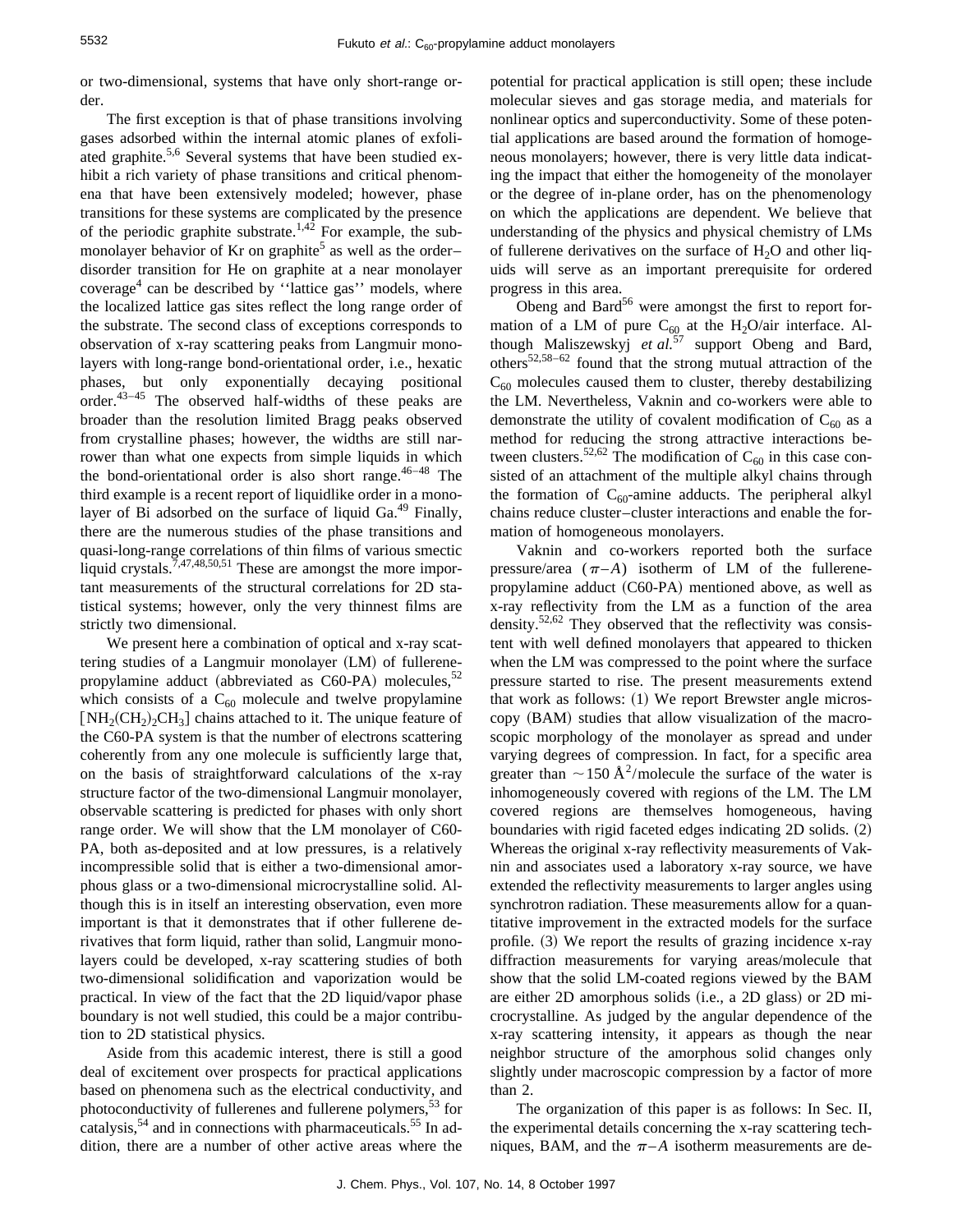scribed briefly. In Sec. III, the experimental results of the  $\pi$ –A isotherm, BAM, and x-ray scattering measurements on the C60-PA LM system are presented and discussed in turn. In the x-ray scattering part, the results and analysis of  $(1)$ specular reflectivity and  $(2)$  grazing-incidence diffraction and rod scans are discussed separately. Finally, a summary is given in Sec. IV, and the main conclusions from the analysis in the preceding section are highlighted.

## **II. EXPERIMENTAL DETAILS**

# **A. X-ray techniques**

The x-ray scattering measurements reported in this paper were conducted on the Harvard/BNL liquid surface spectrometer at Beamline X22B, National Synchrotron Light Source, Brookhaven National Laboratory. A detailed description of the apparatus has been given previously.<sup>19</sup> In the following, x-ray specular reflectivity and grazing-incidence diffraction techniques are discussed briefly.

The kinematics for the specular reflectivity technique is illustrated in Fig.  $1(a)$ . Highly collimated monochromatic x rays of wavelength  $\lambda$  are incident at an angle  $\alpha$  to the surface. For specular reflection, the scattered x rays make an equal angle ( $\beta = \alpha$ ) to the surface within the plane of incidence, and the reflected intensity is measured as a function of the *z* component of the wave vector transfer  $Q_z$  $=$  (4 $\pi$ / $\lambda$ )sin  $\alpha$ . The component of the wave vector parallel to the surface is zero;  $Q_{xy} = 0.63$  The critical angle  $\alpha_c$  for total reflection is typically on the order of 0.15° for water and  $\lambda \sim 1.5$  Å, and for  $\alpha > 4 \sim 5 \alpha_c$ , the reflectivity  $R(Q_z)$  is approximately given by<sup>12,45,64</sup>

$$
\frac{R(Q_z)}{R_F(Q_z)} \approx \left| \frac{1}{\rho_{\infty}} \int_{-\infty}^{\infty} \frac{d\langle \rho(z) \rangle}{dz} e^{iQ_z z} dz \right|^2.
$$
 (1)

In the above formula,  $\langle \rho(z) \rangle$  is the average electron density at some height *z* along the surface normal,  $R_F(Q_z)$  is the theoretical ''Fresnel'' reflectivity from an ideally flat, abrupt interface, and  $\rho_{\infty}$  is the electron density in the bulk liquid, typically water. As described in the literature, measurements of  $R(Q_7)$  can be interpreted in terms of model profiles,  $\langle \rho(z) \rangle$ , that describe the average electron density of the interface along the surface normal. For a homogeneous LM on the surface of water the models yield surprisingly accurate measures of the thickness of the monolayer and the average electron density.<sup>12,45</sup> On the other hand, without an independent determination that the surface is homogeneous, such as one that can be provided by the BAM technique, it could be difficult to interpret the model profile.

Within the last several years application of grazing incidence x-ray diffraction (GID) techniques has provided detailed information on the microscopic structure of a number of 2D phases.<sup>11–28,32–34</sup> Except for a few cases, which have hexatic order, most of these phases exhibit resolution-limited Bragg peaks characteristic of 2D crystalline phases. Figure  $1(b)$  contains a schematic illustration of the kinematics for the GID experiment. Highly collimated monochromatic x rays are incident on the surface at an angle  $\alpha$  that is smaller than the critical angle  $\alpha_c$ , so that the incident beam only



FIG. 1. Scattering geometry for (a) specular reflectivity and (b) GID.

penetrates the bulk evanescently, decaying into the bulk exponentially. Consequently for  $\alpha < \alpha_c$  the scattering from the bulk is suppressed significantly, and given the enhanced incident flux provided by a synchrotron source, the ratio of scattering from the surface to that of the bulk is sufficient to study surface phenomena.

For GID, as illustrated in Fig.  $1(b)$ , the detector makes an angle  $\beta$  to the surface. The angle 2 $\theta$  is between the vertical plane containing the detected ray and the plane of incidence. In this geometry, the wave vector transfer between incident and detected radiation has components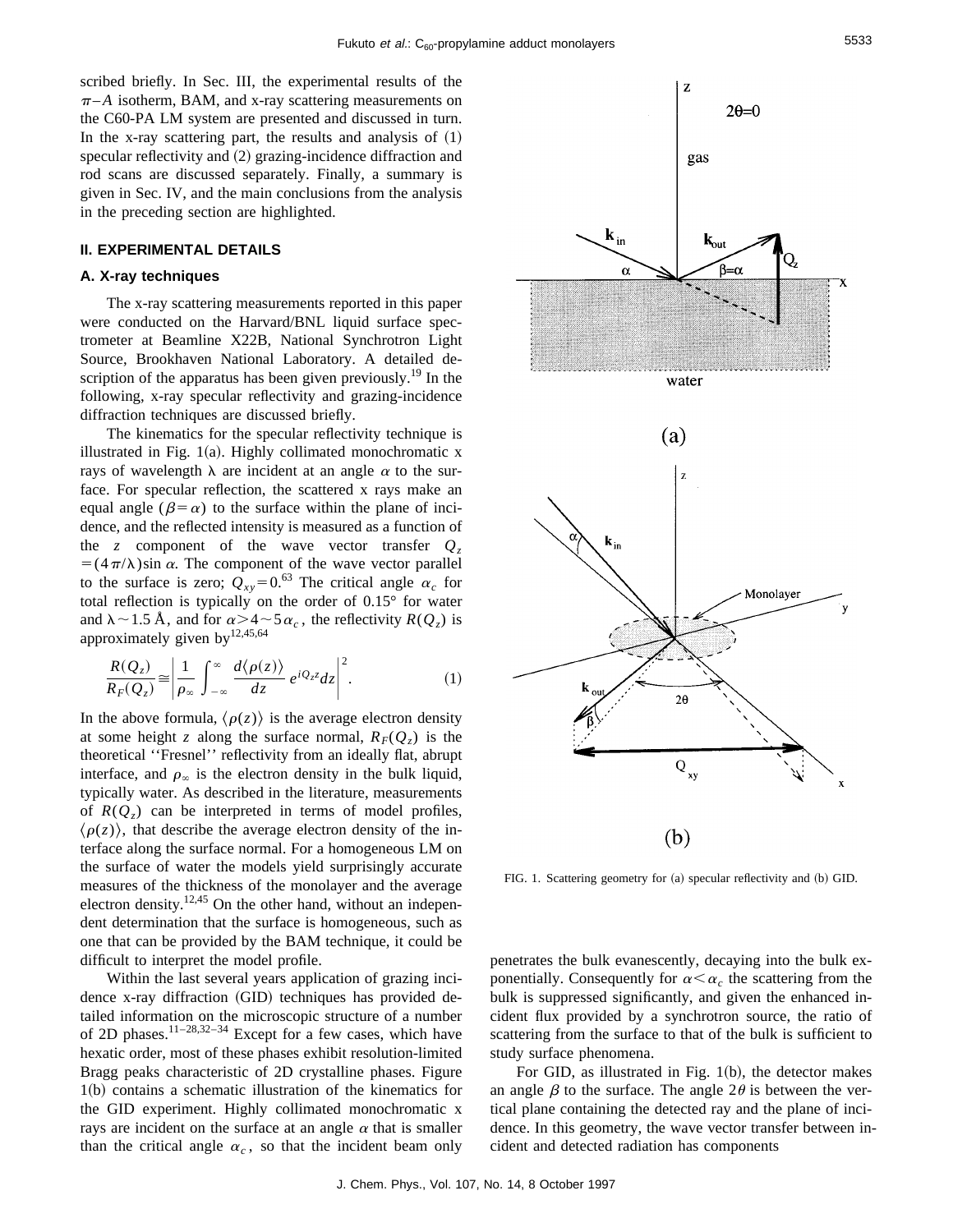$$
Q_z = (2\pi/\lambda)(\sin \alpha + \sin \beta),\tag{2}
$$

$$
Q_{xy} = (2\pi/\lambda)\sqrt{\cos^2\alpha + \cos^2\beta - 2\cos\alpha\cos\beta\cos 2\theta}.
$$

For a 2D liquid monolayer of molecules with form factor  $f(Q_z, Q_{xy})$  and 2D particle density of  $n(r)$ , the GID scattering intensity is proportional to<sup>65</sup>

$$
S(Q_{xy}, Q_z) \propto |f(Q_z, Q_{xy})|^2 \int \langle [n(0) - n_0][n(r) - n_0] \rangle
$$
  
× $\exp(-iQ_{xy} \cdot \mathbf{r})d^2 \mathbf{r}$   
 $\propto |f(Q_z, Q_{xy})|^2 \int \{\langle n(0)n(r) \rangle - n_0^2\}$   
× $J_0(Q_{xy}r)r dr,$  (3)

where  $J_0$  is the Bessel function of zeroth order and  $n_0$  $\overline{\phi} = \langle n \rangle$ . The difference between liquid and crystalline powder has to do with the long range order in the 2D particle– particle correlation function,  $\langle n(0)n(r)\rangle - n_0^2$ . For a 2D crystalline powder  $S(Q_{xy}, Q_z)$  consists of a series of sharp circles at radii  $Q_{xy} = 2\pi/d_{h,k}$  where  $d_{h,k}$  are the *d* spacings for the 2D lattice.<sup>66</sup> Radial scans that measure intensity as a function of 2 $\theta$ , or alternatively of  $Q_{xy}$ , result in sharp peaks. For a monolayer, the only structure in the scattered intensity for rod scans, in which  $Q_z$  is varied with  $Q_{xy}$  held constant at the GID peak position, results from the molecular form factor,  $f(Q_z, Q_{xy})$ . For small molecules, or longer ones that are normal to the surface, this is typically peaked at  $Q<sub>7</sub>=0$  and varies slowly on the scale of 1/*L*, where *L* is the molecular length projected on the surface normal.

For many of the 2D crystalline systems that have been studied experimentally such as, for example, behenic acid, the molecular form factor  $f(Q_z, Q_{xy})$  and the Debye–Waller factor combine so that only the lowest-order Bragg peaks are observed. This is particularly true for the LM films, which are the most relevant to the present paper. For 2D liquids or hexatic phases, with finite positional correlation lengths  $\xi$ , these peaks should be both broader and weaker. Since the peak-height and peak width are proportional to  $\xi^2$  and  $1/\xi$ , respectively, for liquidlike monolayers in which  $\xi \sim 3$  or 4 molecular radii, the peak intensity becomes vanishingly small. Although broadened peaks have been observed from 2D hexatic phases of freely suspended thin liquid crystal films,7,48,50 the evidence that they have been observed for LM is ambiguous. $67-70$  In any event, they would certainly not be observable for liquid LM phases of behenic acid, or similar systems.11,18,19,28,71,72

# **B. Brewster angle microscope (BAM)**

In principle GID measurements provide the most direct information of the microscopic order of 2D phases; however, microscopic information can often provide indirect evidence for a phase, or phase transition. For example using either Brewster angle microscopy or fluorescence microscopy, Knobler *et al.* have observed the macroscopic structure of both crystalline domains and macroscopic strain patterns surrounding microscopic defects.<sup>11,72</sup> Analysis of these has often yielded information on both the microscopic structure of the phases and the nature of phase transitions. Microscopic observation to establish that the monolayer is homogeneous is a necessary prerequisite to quantitative interpretation of x-ray specular reflectivity.

The Brewster angle microscope<sup>73</sup> used in the present study is identical to the one described by Foster *et al.*<sup>28</sup> A *p*-polarized, argon-ion laser light ( $\lambda$  = 488 nm) is incident on the monolayer at the Brewster angle for water  $\theta$ =53.3° relative to the surface normal. The size of the illuminated sample area was approximately 5 mm $\times$ 8.6 mm. The presence of the monolayer on the water surface destroys the Brewster condition thereby causing nonzero reflected intensity, which makes the imaging of the illuminated monolayer surface possible. The images were focused by an achromatic lens of focal length  $f = 175$  mm and were captured by a CCD camera, located approximately 1450 mm from the focusing lens. This setup provided a magnification of 7.3 and a resolution of 20  $\mu$ m, and the dimensions of the images captured by the CCD camera corresponded approximately to a surface area of 0.86 mm $\times$ 1.1 mm on the monolayer.

#### **C. Langmuir trough**

The C60-PA LM sample<sup>52</sup> was prepared on a teflon Langmuir trough with a Wilhelmy pressure sensor, all of which were sealed in an aluminum enclosure filled with  $N_2$ gas, as described by Schwartz *et al.*<sup>19</sup> Millipore Milli-Q Plus water was used as the subphase. All of the measurements reported in this paper were carried out at room temperature, typically at 22–23 °C. Before each spreading of a monolayer, the cleanliness of the water surface was tested by performing a quick compression isotherm on the water surface. If the surface pressure change over a compression ratio of 4 was less than 0.1 dyn/cm, the surface was considered to be clean enough for use. A monolayer was prepared by spreading a chloroform solution of C60-PA (0.28 mg/m $\ell$ ) on water at a specific area equal to or larger than 200  $\AA^2$ /molecule. Typically, the volume of the solution spread was about 80  $\mu\ell$ . From estimated uncertainties in the concentration and the added volume of the solution and from the small variation in the available water surface area with the water height, the uncertainty in the area/molecule is estimated to be less than 4%. After the spreading of the film, a low flow of  $N_2$ gas was maintained for about 30 min to remove the evaporated chloroform and refill the enclosure with  $N_2$  gas. Then, before starting any measurements, the  $N_2$  flow was stopped, and the film was left undisturbed for about 30 min for equilibration.

We have used two different methods for the  $\pi$ –*A* isotherm measurements in this study. In relaxation isotherms,<sup>19</sup> the monolayer was allowed to relax after each step of compression by a small area change, typically  $\Delta A$  $\sim$  2.5 Å<sup>2</sup>/molecule. While the film was being relaxed at a given fixed specific area, the surface pressure was measured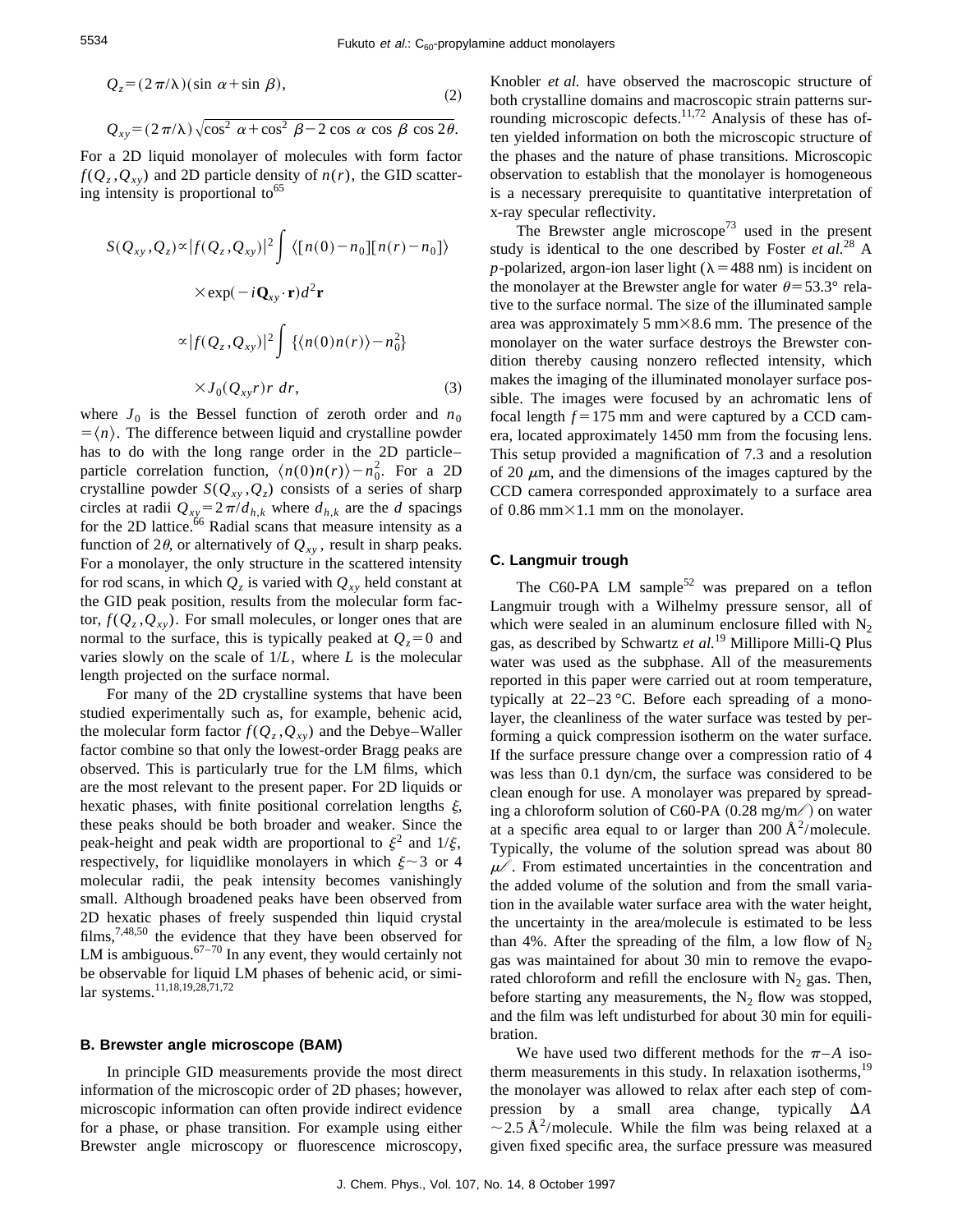every minute. When the change in the surface pressure over five successive measurements, i.e., over 5 min, was less than 0.05 dyn/cm, a final measurement of surface pressure was made at that area/molecule, and the next compression step was taken. In continuous isotherms, the monolayer was compressed at the rate of 2 ( $\AA^2$ /molecule)/min and the surface pressure was measured immediately after every  $1 \text{ Å}^2$  change in the area/molecule.

During the x-ray measurements, the temperature of the water subphase and the C60-PA film was held at 22 °C. The same procedure was followed for the preparation of the monolayer, except that high-purity He gas was used in place of  $N_2$  gas in order to reduce the background scattering from the gas above the interface. The high degree of relaxation in the high-density part of the isotherm was taken into account by compressing the film in the following way. Up to the specific area at which the x-ray measurement was conducted, the film was compressed in steps of  $\Delta A \cong 2.5 \text{ Å}^2/\text{molecule}$ , and after each compression step, the film was relaxed for 3 min. Once the specific area of interest was reached, the film was allowed to relax more fully. The x-ray measurement was started only after the surface pressure dropped to the value given by the relaxation isotherm. At the given specific area, the measurement was repeated at least once to make sure that there was no structural change with time.

## **III. RESULTS AND DISCUSSION**

#### **A.**  $\pi$ –*A* **isotherm**

A typical isotherm taken at  $T=22 \degree C$  for each type of isotherm is shown in Fig. 2, with the open circles and the solid line corresponding to the relaxation isotherm and the continuous isotherm, respectively. While the entire continuous scan took slightly over 1 h, the relaxation scan took nearly 2 days due to the long relaxation time in the high density region. The shape of the continuous  $\pi$ –*A* curve is nearly identical to the measurements reported by Vaknin *et al.*<sup>52</sup> As shown in the figure, the shapes of the two isotherms are only qualitatively similar. For specific area *A*  $>$  150– 160 Å<sup>2</sup>/molecule, the surface pressure remains close to zero, although the continuous isotherm shows a gradual increase in the surface pressure as *A* approaches 150 Å<sup>2</sup>/molecule. Compression past  $A \approx 150$  Å<sup>2</sup>/molecule results initially in a steep increase in the surface pressure, with a very low compressibility that is constant over  $\Delta A$  $\sim$  20 Å<sup>2</sup>. The value of the limiting area/molecule at the onset of the rise in  $\pi$  and the slope of the  $\pi$ –*A* curve in this region are both well reproducible for each of the isotherms. The high degree of incompressibility in the region just below  $150 \text{ Å}^2$ /molecule suggests that the molecules become closely packed around 150  $\AA^2$ /molecule. This value of specific area agrees well with the expected cross-sectional area of one  $C_{60}$ –[NH<sub>2</sub>(CH<sub>2</sub>)<sub>2</sub>CH<sub>3</sub>]<sub>12</sub> molecule and gives a strong evidence  $(1)$  that the deposited film is a monolayer and  $(2)$  that the monolayer is uniform at 150  $\AA^2$ /molecule. One explanation that is consistent with the fact that the surface pressure remains nearly zero for specific area greater than the limiting value, is that at low densities the monolayer is macroscopi-



FIG. 2.  $\pi$ –*A* isotherms taken on C<sub>60</sub>-propylamine films at *T*=22 °C. The solid curve  $(-)$  is a continuous isotherm, in which the film was compressed continuously at the rate of 2 ( $\AA^2$ /molecule)/min. The open circles (O) correspond to the relaxation isotherm, in which the film was allowed to relax at a given fixed area/molecule until the surface pressure variation over 5 min was less than 0.05 dyn/cm. The dots  $(\cdots)$  are for the intermediate surface pressure measurements during relaxation.

cally heterogeneous and coexists with either bare water surface or a low-density 2D gas. As will be described later, the inferences made above are consistent with the BAM and reflectivity results.

In both isotherms, further compression into the highdensity region  $(A<130 \text{ Å}^2/\text{molecule})$  results in a surface pressure increase with a smaller slope, where the cross-over between the two compressibilities occurs around *A*  $=$  125–135 Å<sup>2</sup>/molecule. This indicates that the film is more compressible at higher densities. A likely explanation is that in this region, compression forces the molecules out of the monolayer plane. Since the molecules have already become closely packed, a further reduction in the specific area can only be achieved either through the deformation of molecules themselves or by sending some molecules into the third dimension. The comparison between the continuous and relaxation isotherms gives a clear indication that the degree of relaxation is quite high in the high-density regimes. Although we cannot prove that the relaxed monolayer is in thermal equilibrium, it is clear that the unrelaxed monolayer is not.

#### **B. Surface imaging by BAM**

The BAM images taken on the C60-PA monolayer at various specific areas are summarized in Fig. 3. Figure  $3(a)$ illustrates the nature of an as-deposited monolayer at specific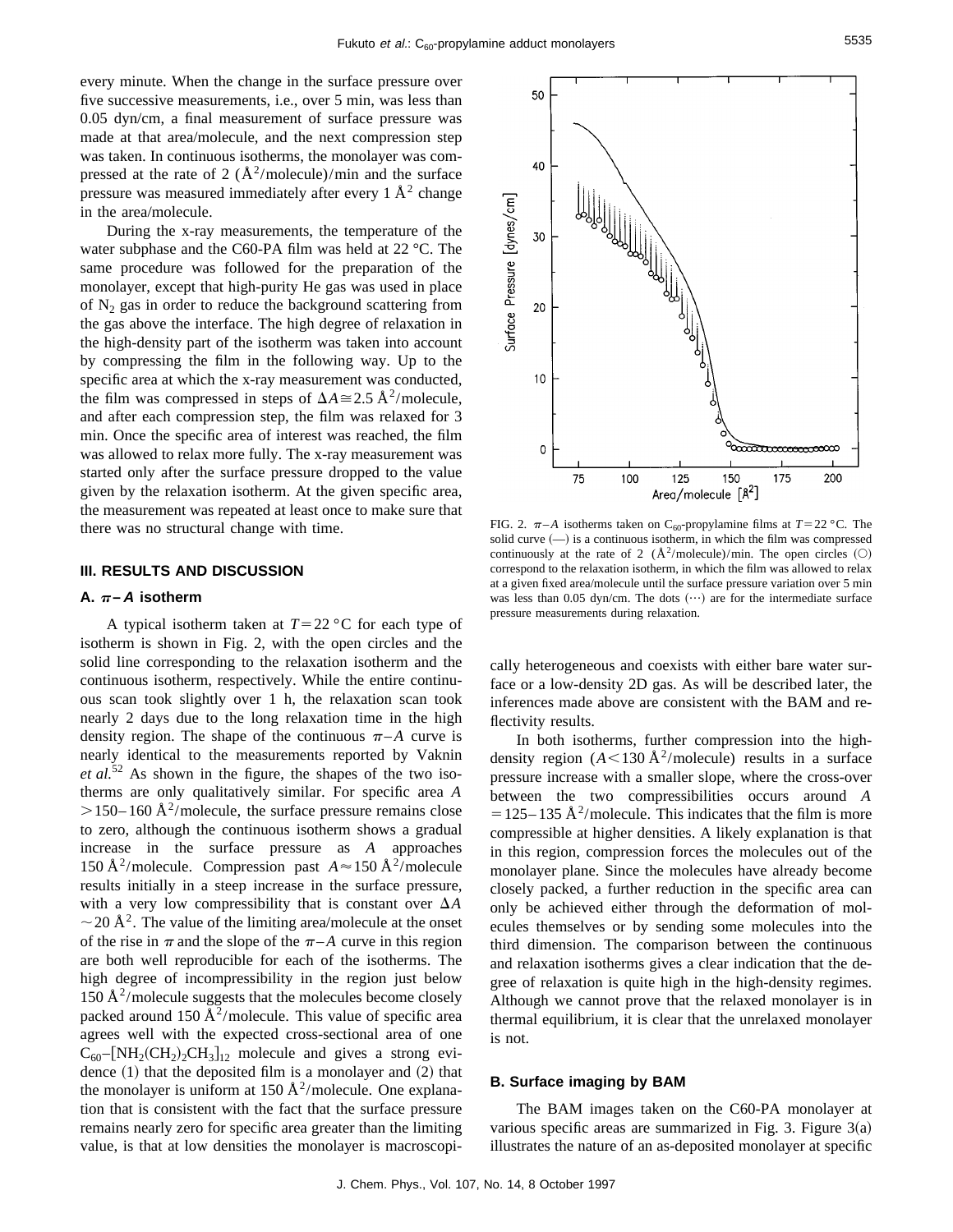

FIG. 3. BAM images taken at  $A = (a) 280 \pm 11 \text{ Å}^2/\text{molecule}$ , (b)  $190 \pm 8 \text{ Å}^2/\text{molecule}$ , and (c)  $165 \pm 7 \text{ Å}^2/\text{molecule}$  in a compression cycle. BAM images in (d) were taken at  $A = 245 \pm 10 \text{ Å}^2/\text{molecule}$  in the expansion cycle, at  $t = 0, 4, 10, 11,$  and 13 s. The film was first compressed to  $165 \pm 7 \text{ Å}^2/\text{molecule}$  and then expanded, where the rate of compression/expansion was  $\sim$  0.05 Å<sup>2</sup>/molecule-s.

area  $A = 280 \pm 11 \text{ Å}^2/\text{molecule}$ . The coexistence of bright and dark regions is evident. At this specific area, one often finds a large uniformly bright region, which indicates a homogeneous monolayer. However, it is not difficult to find varying degrees of dark areas, which indicate either bare, uncovered water surfaces or 2D gas of C60-PA molecules at very low density. Two images in Fig.  $3(a)$  illustrate the varying degrees of surface coverage at this specific area. The relatively sharp cusp ( $40^{\circ} \pm 5^{\circ}$ ) formed by the boundary between the covered and bare surface is one indication that the monolayer is solid.

Upon compression, the fraction of time that the viewed area appears to be covered with a homogeneous monolayer increases. The images shown in Fig.  $3(b)$  were taken after the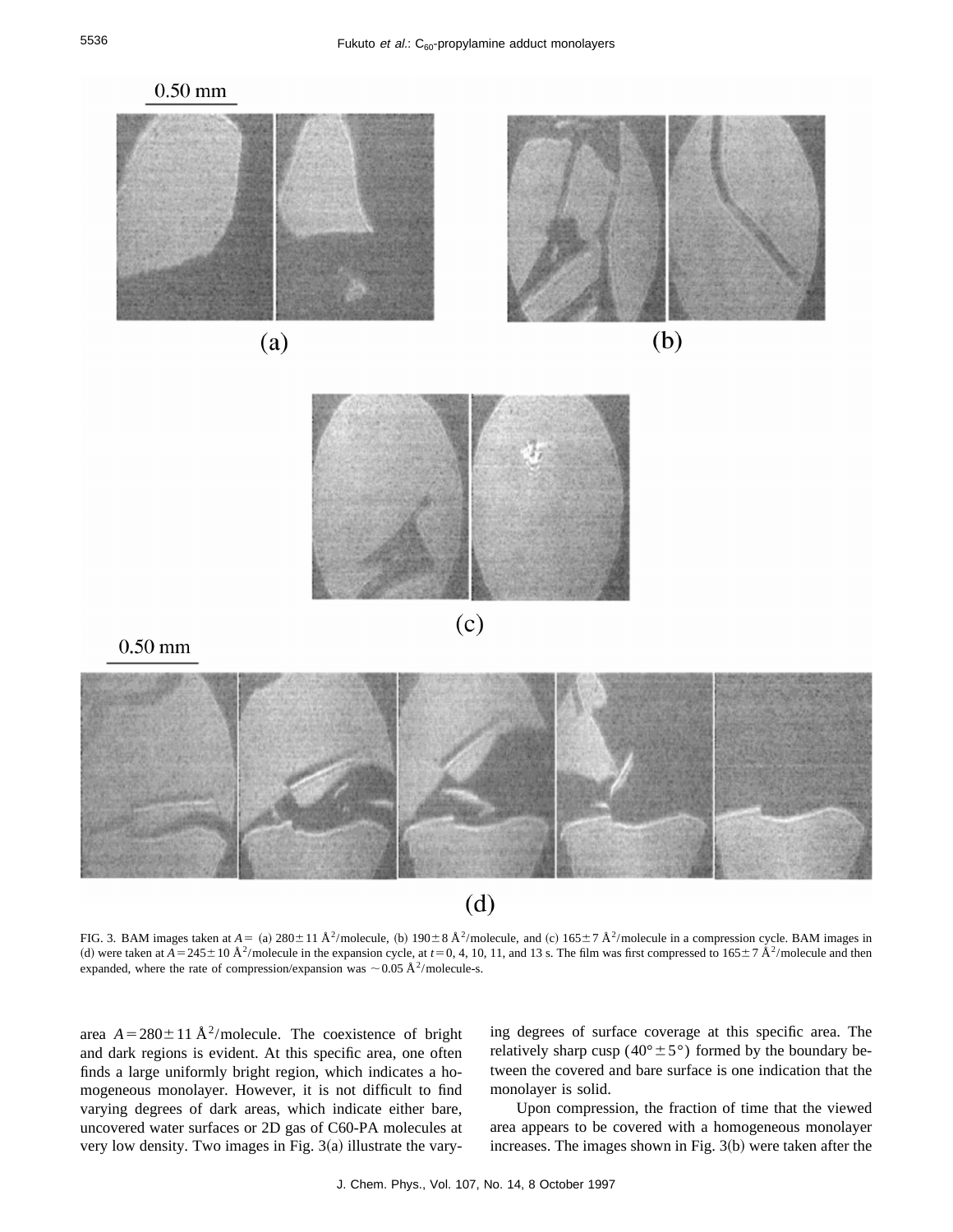$10<sup>1</sup>$ 

 $10<sup>0</sup>$ 

(a)

b.

LM was compressed continuously to a specific area of 190  $\pm 8$  Å<sup>2</sup>/molecule at the rate of  $\sim$  0.05 Å<sup>2</sup>/molecule-s. At this specific area, homogeneous fields of view are most common. However, images like those shown in Fig.  $3(b)$  are easy to obtain. Here too, the boundaries of the monolayer covered regions are most often straight, meeting at sharp angles that would not be expected if the monolayer were fluid.

Compression at the same rate to  $165 \pm 7 \text{ Å}^2/\text{molecule}$ yields a monolayer for which it is very difficult to find any dark regions. Figure  $3(c)$  illustrates two typical views of the few nonuniform regions that can be located at this specific area. Aside from being rarer, the dark regions are smaller when found. At  $A \sim 150 \text{ Å}^2/\text{molecule}$ , it is almost impossible to locate any dark regions and, as might be implied by the isotherm, we believe that at this specific area the C60-PA LM has fully coated the surface of the trough.

According to this interpretation, further compression can only be achieved either by reducing the molecular area while maintaining an intact monolayer or by forcing some of the fullerene molecules out of the plane to form a bilayer or other multilayer structures. Although the reflected optical intensity does increase systematically with further compression, we were not able to observe any well defined contrasting regions that might have indicated macroscopically formed bilayers, or other multilayers. Such regions, if they form, must be smaller than the resolution  $\sim$  20  $\mu$ m of the BAM for weakly contrasting domains.

Figure  $3(d)$  illustrates the process by which the uniform monolayer breaks upon expansion. This monolayer had been compressed to  $165 \text{ Å}^2/\text{molecule}$  and then expanded at ~0.05 Å<sup>2</sup>/molecule-s to 245 ± 10 Å<sup>2</sup>/molecule, at which the images shown were observed at  $t=0.4,10,11,13$  s. The shape of the boundaries when the monolayer breaks gives another strong evidence that the monolayer is solidlike.

## **C. X-ray results**

#### **1. X-ray reflectivity**

In Fig. 4, the measured reflectivity data normalized to the theoretical Fresnel reflectivity of an ideally flat water surface,  $R(Q_z)/R_F(Q_z)$ , are shown for the C<sub>60</sub>-propylamine film at five different specific areas. From the variation of the  $R(Q_z)/R_F(Q_z)$  curves with the specific area, it is clear that the film grows thicker with increasing density. In fitting the measured reflectivities, only the simplest models for the electron density profiles are justified because of the limited range of the  $Q<sub>z</sub>$  values in the data. The models we used for the average electron density profile along the surface normal are single-layer and double-layer ''box'' models in which each interface is smeared out with a Gaussian roughness. A single-layer model contains four free parameters and is defined as

$$
\frac{\langle \rho(z) \rangle_{1-\text{box}}}{\rho_{\text{water}}} = 1 + (h - 1) \frac{1}{2} \left[ 1 + \text{erf} \left( \frac{z + d}{\sqrt{2} \sigma_1} \right) \right]
$$

$$
- h \frac{1}{2} \left[ 1 + \text{erf} \left( \frac{z}{\sqrt{2} \sigma_0} \right) \right], \tag{4}
$$



FIG. 4. Measured reflectivity normalized by the Fresnel reflectivity of an ideally flat and sharp water/gas interface, taken at  $A = 189 \pm 8 \text{ Å}^2/\text{molecule}$ (a) (O),  $147 \pm 6 \text{ Å}^2/\text{molecule}$  (b) ( $\bullet$ ),  $126 \pm 5 \text{ Å}^2/\text{molecule}$  (c) ( $\Box$ ), 105  $\pm$  4 Å<sup>2</sup>/molecule (d) ( $\blacksquare$ ), and 84 $\pm$  3 Å<sup>2</sup>/molecule (e) ( $\triangle$ ). For each, solid curve is the best fit by the box model, corresponding to the average electron density profile shown in Fig. 5. The dashed curves are all identical and correspond to the best fit to the  $147 \pm 6$  Å<sup>2</sup> data that is based on the model of average electron density profile given by the solid curve in Fig.  $12(c)$ .

where *d* is the thickness of the monolayer, *h* is the electron density in the layer normalized with respect to that of water ( $\rho_{\text{water}}$ =0.334 electrons/ $\AA^3$ ), and  $\sigma_0$  and  $\sigma_1$  are the roughness for the gas/monolayer interface and for the monolayer/ water interface, respectively. In a double-layer model, another layer is added to the single-layer model. However, in order to keep the number of parameters small, we assumed a common thickness *d* for both of the two layers and a common roughness  $\sigma$  for all of the three interfaces. Consequently, the double-layer model also has only four free parameters and is defined as

$$
\frac{\langle \rho(z) \rangle_{2-\text{box}}}{\rho_{\text{water}}} = 1 + (h_1 - 1) \frac{1}{2} \left[ 1 + \text{erf} \left( \frac{z + 2d}{\sqrt{2}\sigma} \right) \right]
$$

$$
\times (h_2 - h_1) \frac{1}{2} \left[ 1 + \text{erf} \left( \frac{z + d}{\sqrt{2}\sigma} \right) \right]
$$

$$
- h_2 \frac{1}{2} \left[ 1 + \text{erf} \left( \frac{z}{\sqrt{2}\sigma} \right) \right], \tag{5}
$$

 $0.6$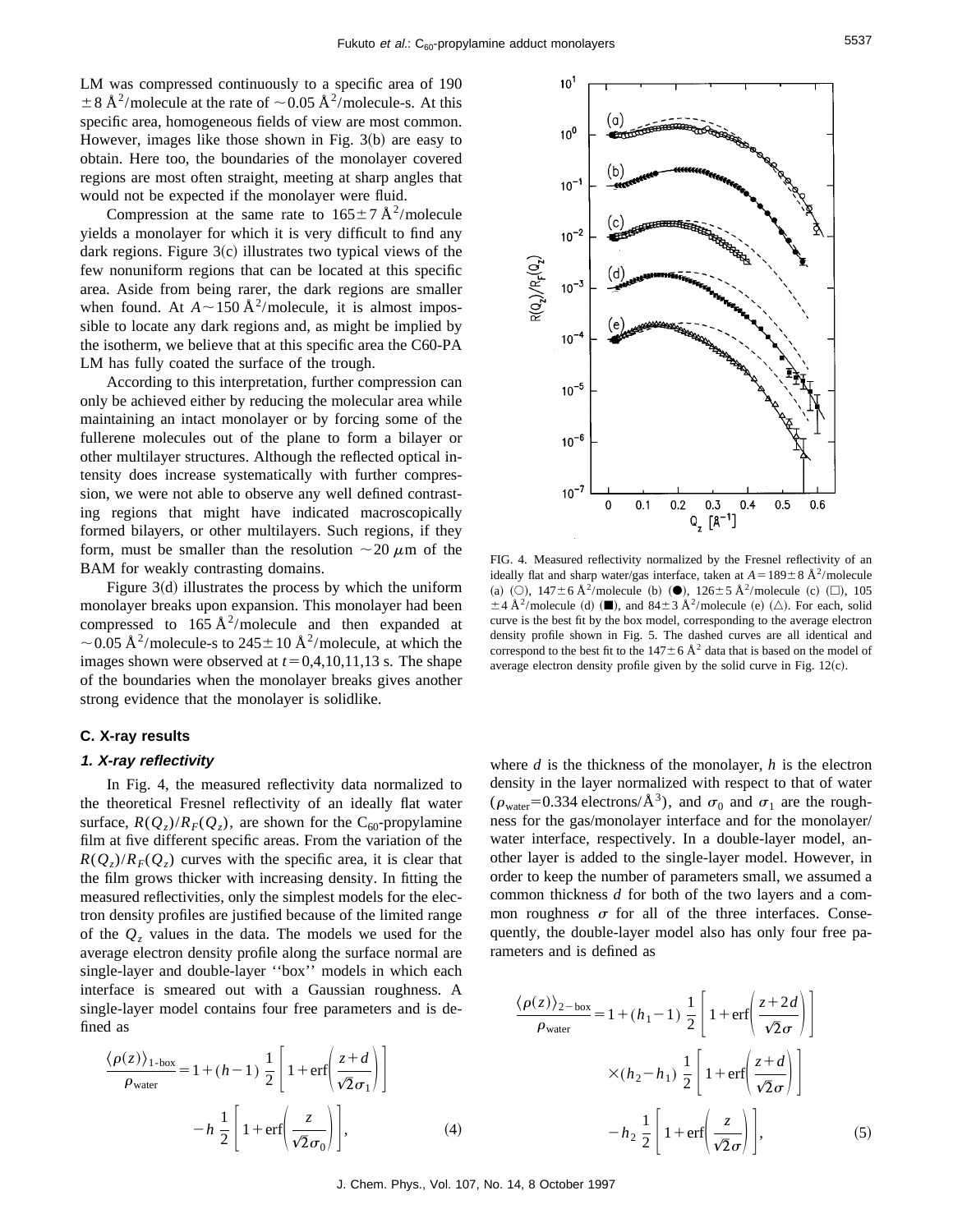

FIG. 5. The box models for the average electron density along the surface normal, normalized to the bulk density in water, all corresponding to the best fit. (a)  $A = 189 \pm 8 \text{ Å}^2/\text{molecule}$ , (b)  $147 \pm 6 \text{ Å}^2/\text{molecule}$ , (c)  $126 \pm 5 \text{ Å}^2/\text{molecule}$ , (d)  $105 \pm 4 \text{ Å}^2/\text{molecule}$ , and (e)  $84 \pm 3 \text{ Å}^2/\text{molecule}$ . The boxes in the models are indicated by the dashed lines. The dotted lines refer to the zeros and the bulk value of the electron density.

where  $h_1$  and  $h_2$  are the normalized electron densities in the layer just above water and in the layer just below the gas, respectively.

The nonlinear least-squares fitting to the measured  $R(Q_z)/R_F(Q_z)$  was done using the Born approximation [Eq.  $(1)$ ] and the box models just described. Since the Born approximation is valid only for  $Q_z > 4 \sim 5Q_c$  ( $Q_c$ =0.0218 Å<sup>-1</sup> for water), only the data for  $Q_z \ge 0.1$  Å<sup>-1</sup> were fitted. The best fits to  $R(Q_z)/R_F(Q_z)$  are given by the solid curves in Fig. 4, and the corresponding average electron density profiles are shown in Figs.  $5(a)$ – $5(e)$  for the five specific areas. Note that for the higher density monolayers in Figs.  $5(d)$ – $5(e)$ , the data can be equally well represented by the two different profiles.<sup>74</sup> As indicated by the boxes [dashed lines in Figs.  $5(a) - 5(e)$ ] shown along with the density profiles, the data for  $A=189\pm8$ ,  $147\pm6$ , and 126  $\pm$  5 Å<sup>2</sup>/molecule were fitted by the single-layer model, while the double-layer models were necessary to obtain a good fit to the data for  $A=105\pm4$  and  $84\pm3$  Å<sup>2</sup>/molecule. The parameters obtained in the fitting are summarized in Table I; however, since the BAM results clearly indicate that the monolayer is inhomogeneous at 189  $A^2$ /molecule, ascribing a physical meaning to the parameters for this density is questionable.

The carbon cage radius of a C<sub>60</sub> molecule is 3.55 Å,<sup>75,76</sup> and the end-to-end length of the tetrahedrally bonded N–C– C–C unit in a propylamine chain is about  $4 \text{ Å}$ . If each of the twelve N–C<sub>60</sub> bonds is assumed to be about 1.5 Å long and to point in the radial direction, the diameter of one C60-PA molecule is estimated to be about 16 Å. However, when the electron density of one such molecule is projected onto a *z*-axis, more than 90% of the electrons are concentrated within  $|z| < 5 \sim 6$  Å. Therefore, if the film is a monolayer, the thickness *d* of the layer obtained from the average electron density profile is expected to be  $10-12$  Å. As listed in Table I, the single-layer model gives  $d \approx 9.6$  Å at  $A = 189$  $\AA^2$ /molecule and  $d \approx 11.4 \text{ Å}$  at  $A = 147 \text{ Å}^2$ /molecule, and it is clear that the film is a monolayer at these specific areas. This result is consistent with the isotherm studies, and agrees with the earlier reflectivity study on the same system by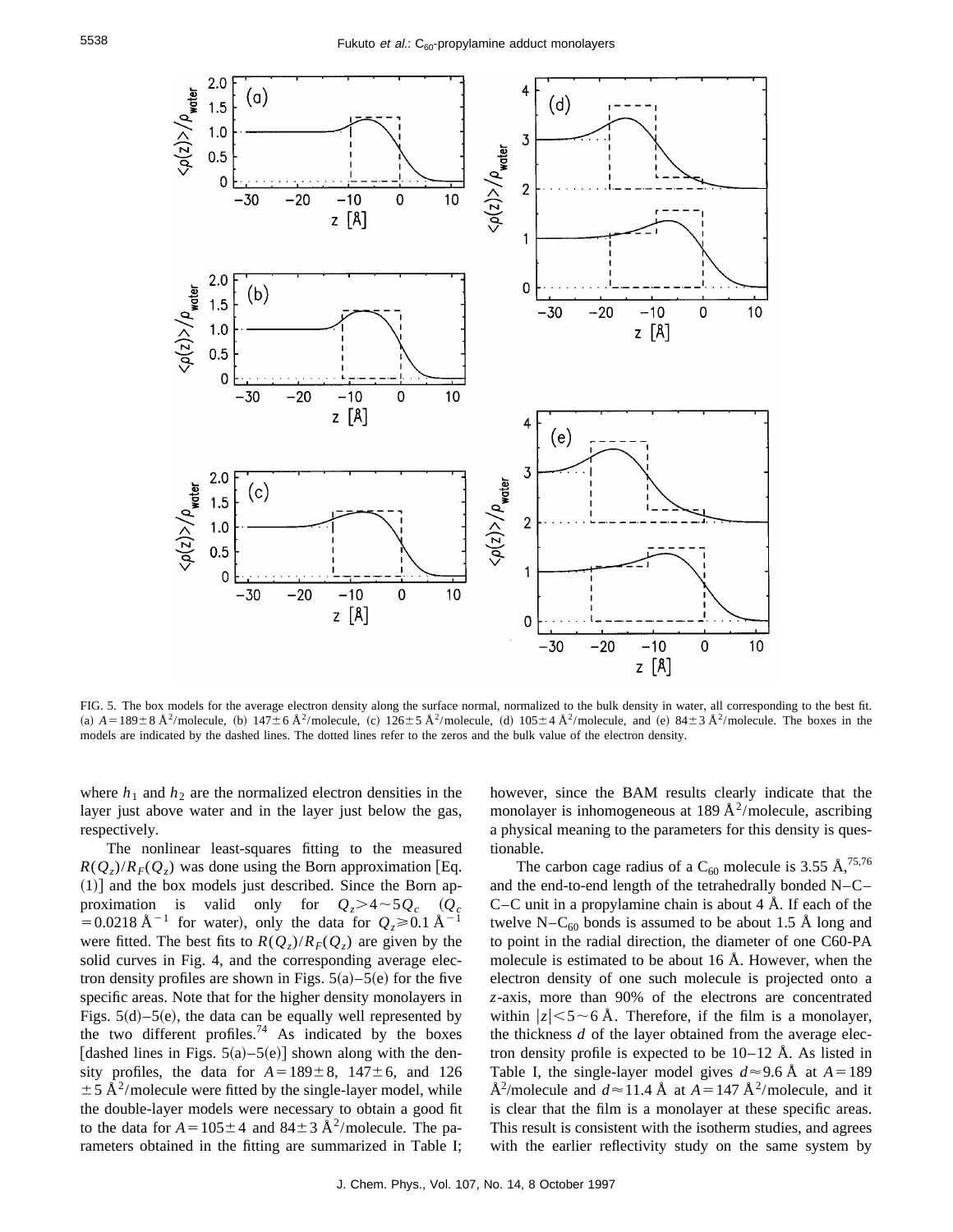TABLE I. The list of best-fit parameters used to fit the measured  $R/R<sub>F</sub>$  data, where the fits are based on Gaussian-smeared ''box'' models for the average electron density profile  $\langle \rho(z) \rangle$  across the water/LM/gas interface. (a) Singlebox model. The thickness of and the excess electron density (relative to the bulk electron density  $\rho_{\text{water}}$ ) in the monolayer are given, respectively, by  $d$ and *h*. The roughness  $\sigma_0$  is for the monolayer/gas interface, and  $\sigma_1$  is for the water/monolayer interface. (b) and (c) Double-layer box models. Each of the two layers is assumed to have the same thickness *d*, and each of the three interfaces is assumed to have the same roughness  $\sigma$ . The relative electron densities  $h_1$  and  $h_2$  are, respectively, for the bottom layer (in contact with water) and for the top layer (in contact with vapor). The second, less dense layer is introduced as the bottom layer in part (b) and as the top layer in part  $(c)$ .

| (a) Single-box model             |                                             |                |                          |                          |
|----------------------------------|---------------------------------------------|----------------|--------------------------|--------------------------|
| $A^{\rm a}$<br>$(\AA^2$ /molec.) | $h = \rho_{\text{box}}/\rho_{\text{water}}$ | d<br>$(\AA)$   | $\sigma_0$<br>$\rm(\AA)$ | $\sigma_1$<br>$\rm(\AA)$ |
| $189 \pm 8$                      | $1.29 \pm 0.07$                             | $9.6 \pm 0.9$  | $3.07 \pm 0.4$           | $2.09 \pm 0.7$           |
| $147 \pm 6$                      | $1.38 \pm 0.05$                             | $11.4 \pm 0.8$ | $2.76 \pm 0.3$           | $1.78 \pm 0.5$           |
| $126 \pm 5$                      | $1.32 \pm 0.09$                             | $13.4 \pm 1.8$ | $2.99 \pm 0.5$           | $3.33 \pm 0.7$           |

(b) Double-layer box model with the second layer *below* the monolayer

| $A^{\rm a}$<br>$(\AA^2$ /molec.) | h <sub>1</sub>    | h <sub>2</sub>                                                              | d<br>$\rm(\AA)$ | $\sigma$<br>$\rm(\AA)$ |
|----------------------------------|-------------------|-----------------------------------------------------------------------------|-----------------|------------------------|
| $105 \pm 4$                      | $1.10 \pm 0.05$   | $1.56 \pm 0.07$                                                             | $9.1 \pm 1.2$   | $4.05 \pm 0.14$        |
| $84 \pm 3$                       | $1.105 \pm 0.024$ | $1.483 \pm 0.036$                                                           | $11.1 + 1.0$    | $4.03 \pm 0.12$        |
|                                  |                   | (c) Double-layer box model with the second layer <i>above</i> the monolayer |                 |                        |
| $105 \pm 4$                      | $1.69 \pm 0.09$   | $0.23 \pm 0.09$                                                             | $9.1 \pm 1.2$   | $4.05 \pm 0.14$        |
| $84 \pm 3$                       | $1.63 \pm 0.05$   | $0.25 \pm 0.04$                                                             | $11.1 \pm 1.0$  | $4.02 \pm 0.12$        |

a Note that the area/molecule *A* is *not* a fitting parameter.

Vaknin *et al.*<sup>52</sup> Also note that the roughnesses  $\sigma_0$  and  $\sigma_1$  are smaller and the excess electron density *h* is higher at 147 Å<sup>2</sup>/molecule than at 189 Å<sup>2</sup>/molecule. Both the reduction in the roughnesses and the enhancement in the excess electron density, upon compression from 189 to 147  $\AA^2$ /molecule, are consistent with the BAM observation that the monolayer is macroscopically inhomogeneous at  $A \sim 190 \text{ Å}^2/\text{molecule}$ and also suggest the formation of a uniform monolayer around 150 Å<sup>2</sup>/molecule. At  $A = 126$  Å<sup>2</sup>/molecule, the data can still be fitted by the single-layer model, but both the roughness and the thickness of the film are slightly greater than those at  $147 \text{ Å}^2/\text{molecule}$ . The film thickness *d*  $\approx$  13.7 Å is still consistent with the film being a monolayer at this specific area. However, the increased thickness and roughness may also suggest that some molecules are probably starting to be forced out of the monolayer plane.

At  $A = 105$  and 84 Å<sup>2</sup>/molecule, the film is no longer a monolayer, and the fitting at these specific areas requires the introduction of a second layer. We have considered both models in which the second layer is introduced above the original monolayer and with the second layer being below the first layer. The data at each specific area can be fitted equally well by the two models, whether the second layer is introduced above or below the monolayer, and it is not possible from these data to determine which corresponds to the actual situation. Nonetheless, it is evident from both models, as indicated by the boxes in Figs.  $5(d)$  and  $5(e)$ , that the film consists of two layers at these specific areas, and the average total thickness of the film is about twice that of a monolayer.



FIG. 6. The surface density of electrons from the  $C_{60}$ -propylamine film as a function of specific area. The ''measured'' values are given by  $\rho_{\text{water}}$ =0.334 electrons/ $\AA$ <sup>3</sup> times the area of the boxes in the models in Fig. 5 that corresponds to the contribution from the C60-PA molecules. The open squares  $( \Box )$  correspond to the single-layer models, and the circles are for the double-layer model with the second layer being above  $(\bigcirc)$  and below  $(\bullet)$ the monolayer. The solid curve  $(-)$  is the theoretical value, given by the number of electrons per molecule (768) divided by the specific area.

The roughness  $\sigma \approx 4$  Å at these densities is greater than the monolayer values by  $\sim$  30%, and this may be an indication that the second layer formed is inhomogeneous.

Since all electrons, whether from water or from C60-PA molecules, contribute to specular reflectivity in the same way in the x-ray regime, it is not strictly possible to determine the exact location of the water/film interface from the reflectivity data. However, it is reasonable, especially in the single-layer models, to use the size of the "boxes," shown in Figs.  $5(a)$ –  $5(e)$ , as an estimate for the contribution from the C60-PA molecules to the average electron density. More specifically, the number of electrons from the C60-PA molecules per unit area parallel to the interface should be roughly equal to the electron density  $\rho_{\text{water}}$  in water times the integrated area in the box, namely  $h \cdot d$  for the single-layer model and  $h_1 \cdot d$  $+h_2 \cdot d$  for the double-layer model with the second layer above the monolayer. In the case of the double-layer model with the second layer being below the first layer, the contribution to the box area from the C60-PA molecule should only be  $x \cdot h_2 \cdot d + h_2 \cdot d$ , where  $x = (h_1 - 1)/(h_2 - 1)$  and  $h_2$ is for the complete monolayer in this case. In Fig. 6, the surface electron density of the film calculated this way using the best-fit values is plotted as a function of specific area. Also shown in the figure (solid curve) is the "theoretical" surface electron density of the film, given by the ratio of the known number of electrons per C60-PA molecule and area/ molecule, which is a quantity completely independent of the reflectivity results. The surface electron densities in the film calculated by the two independent methods agree quite well for the monolayers at  $A=189$ , 147, and 125 Å<sup>2</sup>/molecule, indicating that the values of the layer thicknesses and excess electron densities obtained from the reflectivity results are physically reasonable. However, the values of the surface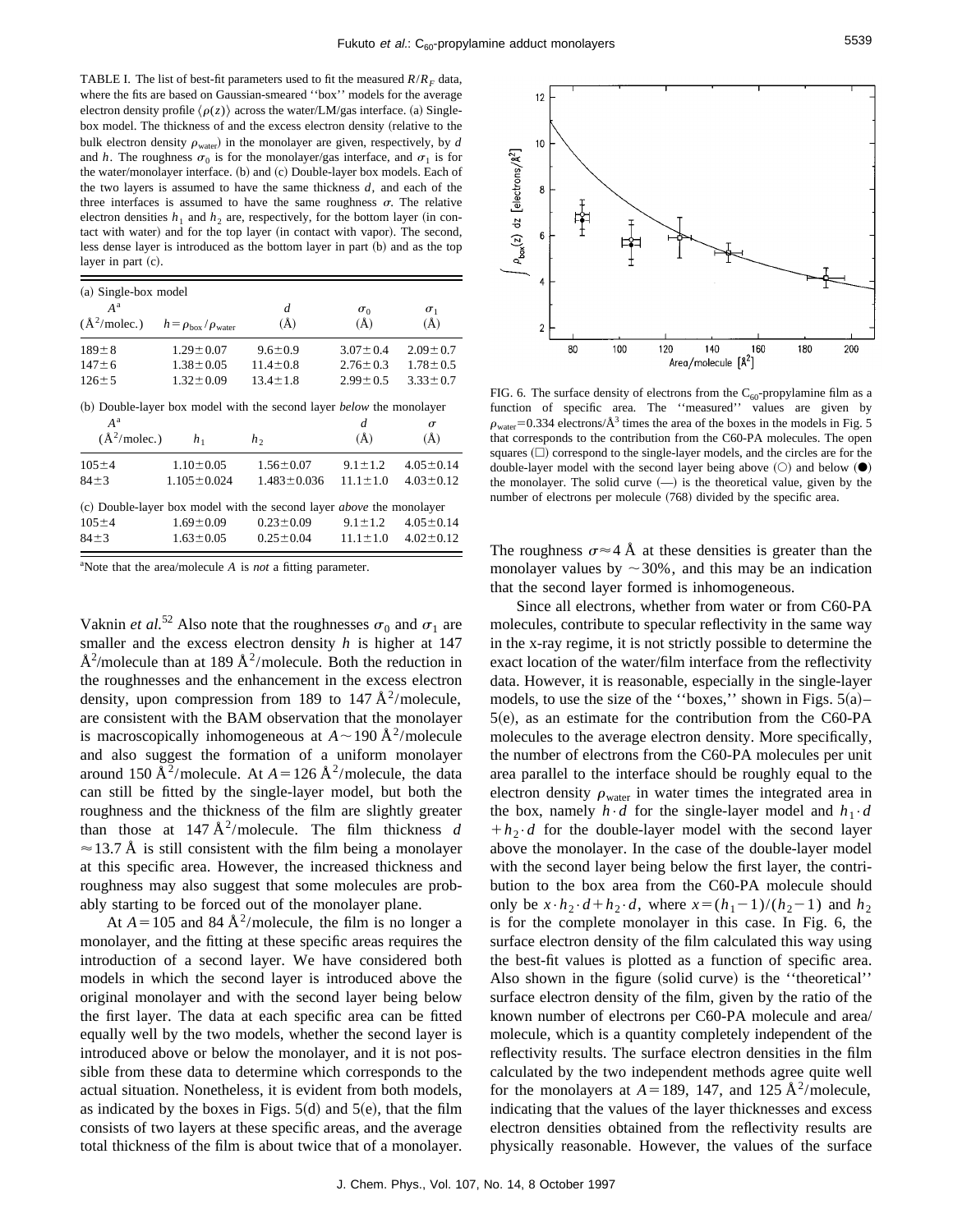

FIG. 7. (a) Typical raw GID scans taken with a set of cross slits at the detector. The three scans shown correspond to a C60-PA monolayer  $(\square)$ , water  $(\triangle)$ , and He background above the film  $(\blacksquare)$ . (b) Typical raw GID scans taken with Soller slits. The two scans shown are for a C60-PA monolayer  $(O)$  and He background above the film  $(①)$ .

electron density based on the double-layer models are lower than the expected theoretical values. This is probably an indication that at high densities, part of the molecules that are in excess of the number needed for the complete monolayer, are collected around the barrier and edges of the trough and/or form small aggregates, although the rest of the extra molecules are forced out to a second layer as indicated by the reflectivity results.

# **2. GID and rod scans**

The most important result of the GID study on the C60-PA monolayer is the observation of the x-ray scattering factor from an amorphous or liquidlike structure in two dimensions. Figure 7 illustrates typical raw GID scans of the C60-PA monolayer, clean water surface, and He gas above the monolayer. For the scans in Fig.  $7(a)$ , a single set of crossed slits of width 3 mm and height 20 mm, located at distance of 605 mm from the sample, were used in front of the detector. Taking into account the size of the x-rayilluminated footprint on the film (36 mm×0.4 mm), the  $Q_{xy}$ resolution with these slits varied from  $\delta Q_{xy} = 0.02$  to  $0.03 \text{ Å}^{-1}$  in the range where the scans were taken. The scans shown in Fig.  $7(b)$  were collected using Soller slits that had a horizontal acceptance angle of  $3 \times 10^{-3}$  radians, corresponding to a resolution of  $\delta Q_{xy}$ <0.012 Å<sup>-1</sup>. In addition to those shown in the figure, scans with finer steps were taken to make certain that there was no sharp resolution-limited peak. The contribution from the C60-PA molecules to the



FIG. 8. The measured net GID patterns from the  $C_{60}$ -propylamine film, after the water+He background has been subtracted off, for  $A = (a)$  189  $\pm 8$  Å<sup>2</sup>/molecule, (b)  $147\pm 6$  Å<sup>2</sup>/molecule, and (c)  $105\pm 4$  Å<sup>2</sup>/molecule. The solid curve in (b) is the best fit at  $A=147\pm6$  Å<sup>2</sup>/molecule, based on the molecular form factor calculated from the spherical model of the C60-PA molecule described in Fig. 9 and the model 2D radial distribution function shown in Fig. 10.

scattered intensity is given by the difference between the raw scan on the film and that on the water surface. The result of this subtraction is shown in Fig. 8 for three specific areas,  $105\pm4$ ,  $147\pm6$ , and  $189\pm8$  Å<sup>2</sup>/molecule. At all the specific areas studied, the scans from the film exhibited a broad peak which was centered at  $Q_{xy}$ =0.42–0.45 Å<sup>-1</sup> and had a full width of  $\Delta Q_{xy} \approx 0.2 \text{ Å}^{-1}$ . The comparison between parts 7a and 7b demonstrates that the peak width is much broader than and hence independent of the two detector resolutions. Consequently, the subsequent measurements were made using the coarser resolution (i.e., the regular crossed slits).

Figure 8 clearly indicates that the background subtracted GID patterns shown all have a broad peak of width  $\Delta Q_{XY}$  $\approx 0.2$  Å<sup>-1</sup>. The position of the peak center at  $Q_{xy}^{0'}$  $\sim$  0.42 Å<sup>-1</sup> for *A* = 189 and 147 Å<sup>2</sup>/molecule roughly corresponds to a characteristic length of  $2\pi/Q_{xy}^0$  ~ 15 Å, which is comparable to the diameter of a C60-PA molecule. Since the instrumental resolution, being one order of magnitude smaller than  $\Delta Q_{xy}$ , is negligible, the broadness of the peak is evidence that the positional correlation of the molecules in the film is of short range.<sup>77</sup> As discussed earlier, the reflectivity results have demonstrated that the film is a monolayer at  $A=189$  and 147 Å<sup>2</sup>/molecule. Therefore, at these specific areas, the monolayer is a two-dimensional amorphous phase, which the BAM images have suggested is solidlike. The fact that the GID patterns at  $A=189$  and 147 Å<sup>2</sup>/molecule are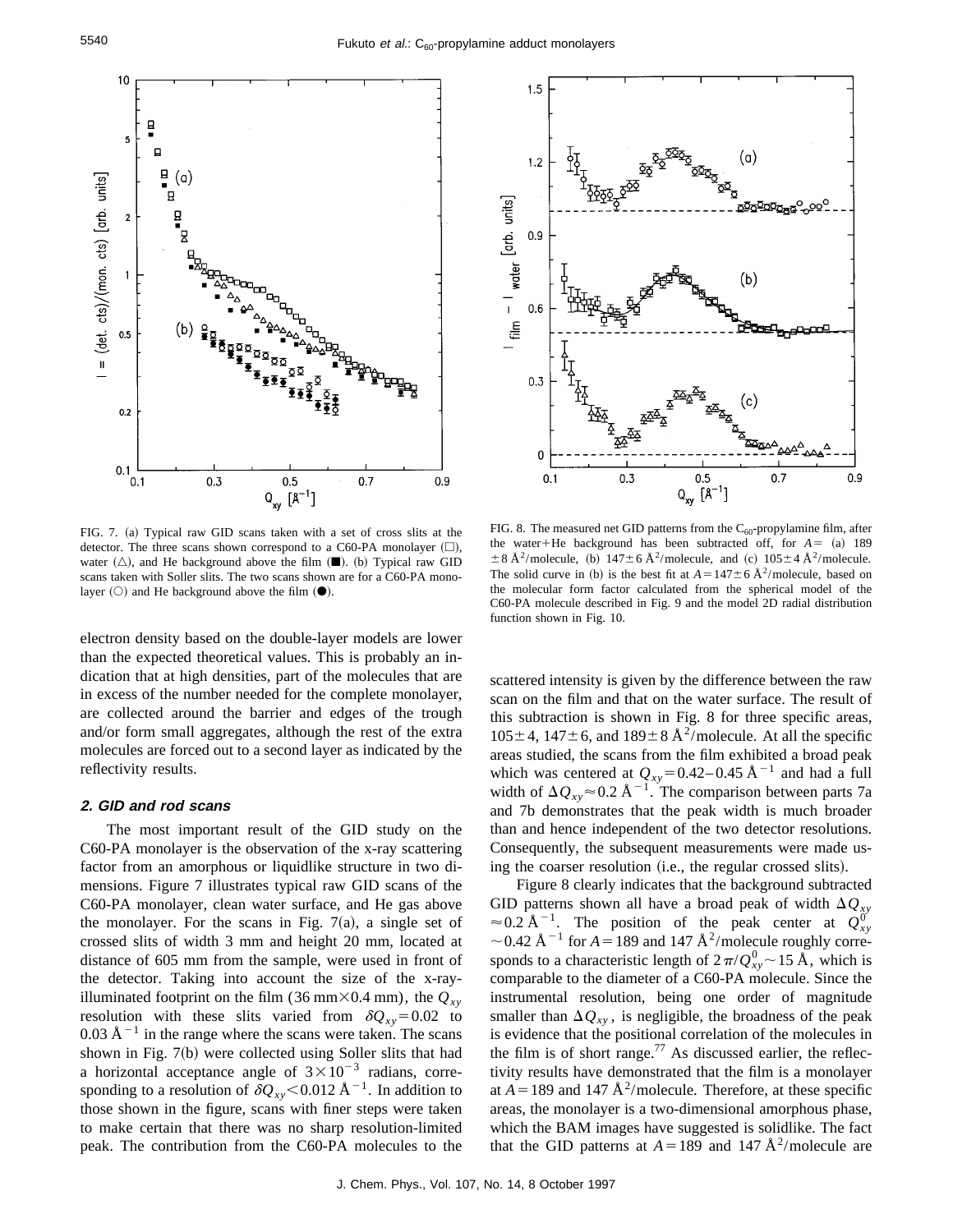nearly identical, is consistent with the BAM observation that the monolayer does not fill the entire available trough area at large specific areas. Rather it consists of large ''islands'' which only come together to form a uniform, complete monolayer at around  $150 \text{ Å}^2/\text{molecule.}$ 

The GID pattern for  $A = 105 \text{ Å}^2/\text{molecule}$  is nearly identical to the other two except for the peak position,  $Q_{xy}^0$  $\sim$  0.45 Å<sup>-1</sup>. This small shift is a clear indication that unlike at low densities, the compression actually pushes molecules against each other in the high-density regime, as evidenced by the increase in the surface pressure. However, the shift in the peak is much smaller than would be expected if the film were to remain homogeneous and one-molecule thick. If the compression only forced the molecules closer together in the monolayer plane, the reduction of the specific area from 147 to 105  $A^2$ /molecule would correspond to the change in the average intermolecular distance by  $\sim$  18%, and the center of the peak at  $A=105 \text{ Å}^2/\text{molecule}$  would be at  $Q_{xy}^0$  $\sim$  0.50 Å<sup>-1</sup>. The fact that the dependence of the GID peak position on the specific area is only slight at high densities, is consistent with the reflectivity observation that below  $\sim$  120 Å<sup>2</sup>/molecule, some molecules are forced out of the monolayer plane. The explanation for the similarity of the GID patterns, aside from the slight shift in the peak position, is probably that the second layer is inhomogeneous and the observed scattered intensity comes almost entirely from the short-range positional correlation of the molecules in the first layer.

More quantitative analysis of the GID pattern has been carried out as follows. In the absence of long-range correlation, the extent of the molecular positional order in a homogeneous monolayer is characterized by a two-dimensional radial distribution function,  $g(r)$ , which is defined so that  $n_0 g(r) d^2 r_{xy}$  gives the probability for finding a molecular center in  $\hat{d}^2 r_{xy}$  at distance  $r = \sqrt{x^2 + y^2}$  given that there is another molecule at the origin. The two-dimensional average molecular density in the homogeneous monolayer is given by  $n_0 = \langle n(0) \rangle$ . The 2D radial distribution function  $g(r)$ goes to 0 as  $r \rightarrow 0$  due to hard core repulsion, and approaches 1 as  $r \rightarrow \infty$  since the probability is equal to the average density in the absence of correlation. The normalization condition on  $g(r)$  is given by

$$
n_0 \int_{\text{footprint}} g(r) 2\,\pi r \, dr = N - 1 \, (\approx N), \tag{6}
$$

where *N* is the number of molecules in the plane that are illuminated. In terms of the two-dimensional radial distribution function, the scattering function for the GID patterns can be expressed  $as^{65,78}$ 

$$
S(\mathbf{Q}) = S_0 |f(Q_{xy}, Q_z)|^2
$$
  
 
$$
\times \left\{ 1 + 2 \pi n_0 \int_0^\infty [g(r) - 1] J_0(Q_{xy}r) r \, dr \right\}, \quad (7)
$$

where the terms that contribute only to the scattering in the plane of incidence are omitted in the above expression.<sup>78,79</sup> The first term on the right-hand side of Eq.  $(7)$  corresponds to the uncorrelated sum of scattering from individual molecules, and the second term to the interference between the scattered waves. Apart from the number of molecules illuminated, the proportionally factor  $S_0$  depends only on the incident angle  $\alpha$ , which is a fixed quantity for GID scans. Because of the normalization condition  $(6)$ , the scattering function, as given by expression  $(7)$ , must vanish at  $Q_{xy}$  $= 0$ ; that is,  $S(Q_{xy} = 0, Q_{z}) = 0$ .

When the entire film is a homogeneous monolayer, the two-dimensional average molecular density  $n_0$  appearing in Eq.  $(7)$  is given by the inverse of the specific area A. Therefore, the use of Eq. (7) with the substitution  $n_0 = 1/A$  to fit the GID pattern is appropriate for the specific area *A*  $=147 \text{ Å}^2/\text{molecule}$ , at which we know that the film is a uniform monolayer. Ideally, the extraction of the 2D radial distribution function  $g(r)$  from the data would involve taking the relative difference, or residual, between the observed GID pattern and the molecular form factor  $|f(Q_{xy}, Q_z)|^2$  and inverse-Hankel transforming the result. However, in the present case, the limited range of the GID data and the fact that the molecular form factor for a C60-PA molecule is not well defined, make it less practical to attempt this direct method. Instead, the fitting of the GID pattern with the expression  $(7)$  was done by modeling both  $g(r)$  and a spherically-symmetric average electron density  $\rho_1(r)$  in a C60-PA molecule, which gives  $f(Q_{xy}, Q_z)$  through Fourier transformation. Since the limited  $Q_{xy}$  range of the GID data makes the fitting insensitive to any detailed structures, simple models are used here.

Our model for the radial distribution function is given by

$$
g(r) = \begin{cases} h \exp\left[-\frac{(r-d)^2}{\sigma^2}\right] & \text{for } r \le d \\ 1 + (h-1)\exp\left(-\frac{r-d}{\xi}\right)\cos[\kappa(r-d)] \\ & \text{for } r \ge d \end{cases}
$$
(8)

The increase of  $g(r)$  from the origin to the nearest neighbors is modeled by a Gaussian centered at an average nearest neighbor distance  $d$ . We have assumed that the width  $\sigma$  of the Gaussian is sufficiently smaller than *d*, and neglected the fact that a small value of  $g(r)$  at  $r=0$  given by the model is not strictly zero. The results would not be significantly changed if the model were modified to make  $g(0)$  identical to zero. In order to include the correlation with the next neighbors with the smallest number of parameters, an exponentially decaying cosine is used for  $r \ge d$ , where we have assumed that the positional correlation extends only a few intermolecular distances and the exact periodicity of the cosine function is not essential. Although there are five parameters  $(d, h, \sigma, \xi, \kappa)$  in the model, only four of them are independent due to the normalization condition  $(6)$  on  $g(r)$ . Using the equivalent condition  $S(Q_{xy}=0,Q_{z})=0$ , the parameter *h* can be expressed in terms of the other four parameters,

$$
h = \frac{1}{I_1 + I_2} \left( I_2 + \frac{1}{2} d^2 - \frac{1}{2 \pi n_0} \right),
$$
 (9a)

where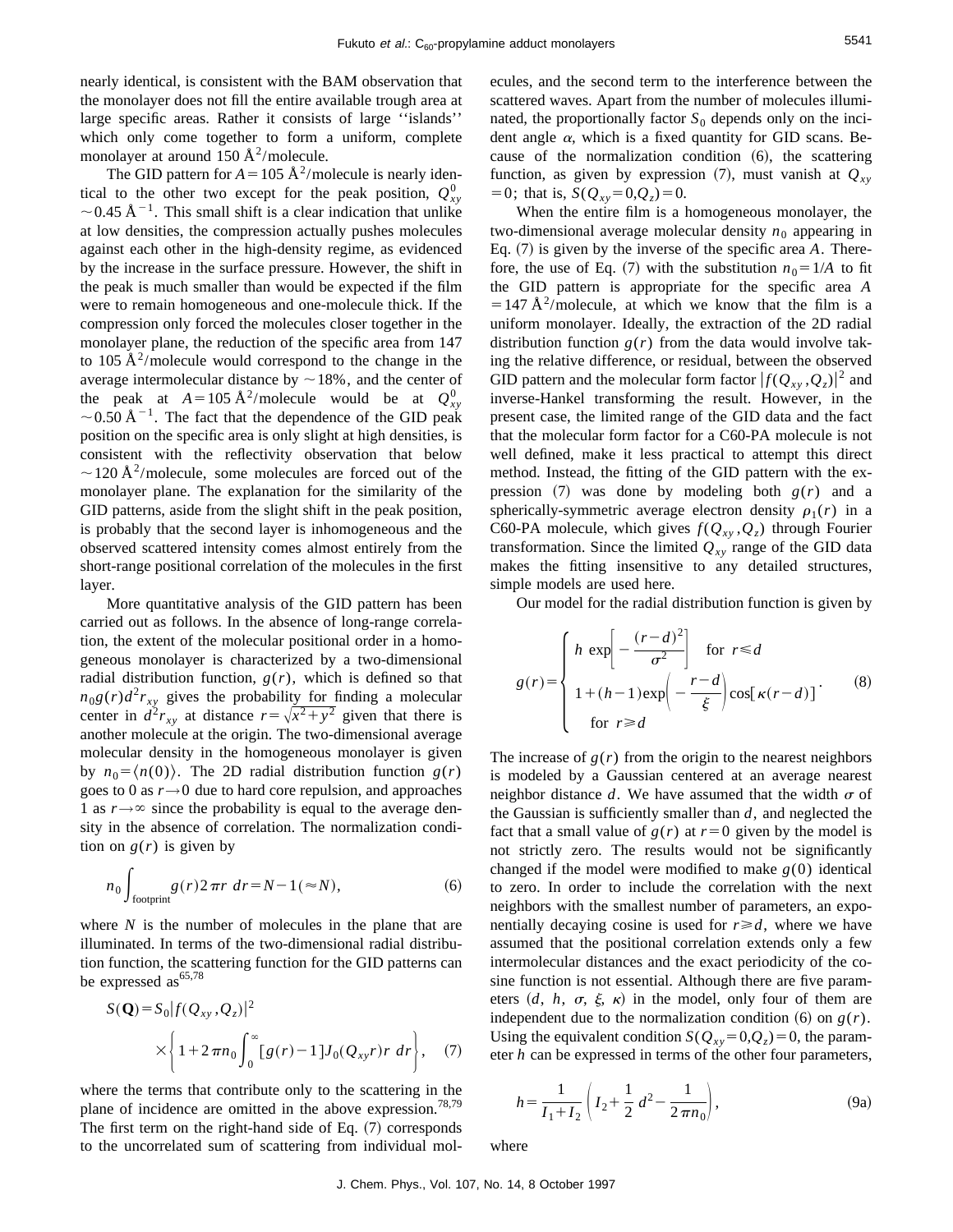

FIG. 9. (a) Illustration of a closed-packed, 2D arrangement of  $C_{60}$ -propylamine adduct molecules on water surface. (b) Illustration for the spherically-symmetric shell model, in which the distribution of electrons in each C60-PA molecule is separated into two parts; one for the electrons from the pure  $C_{60}$  molecule and the other for those from the propylamine chains. (c) The model electron density within a C60-PA molecule, as a function of radius *r*. The model consists of (1) a delta function at  $r_1 = R_0$ = 3.55 Å for the C<sub>60</sub> molecule and (2) a spherical shell of inner radius  $r_1$  $=R_0$  and outer radius  $r_2 = d/2$  for the propylamine chains, in which electrons are distributed so that the number in each spherical shell of width *dr* is constant.

$$
\begin{cases}\nI_1 = \frac{\sigma^2}{2} \left[ \frac{\sqrt{\pi}d}{\sigma} \operatorname{erf} \left( \frac{d}{\sigma} \right) + \exp \left( -\frac{d^2}{\sigma^2} \right) - 1 \right] \\
I_2 = \left( \frac{\xi}{1 + \kappa^2 \xi^2} \right)^2 \left[ 1 + \frac{d}{\xi} + \kappa^2 \xi^2 \left( \frac{d}{\xi} - 1 \right) \right]\n\end{cases} \tag{9b}
$$

The distribution of electrons within a C60-PA molecule consists of two parts; 360 electrons from the  $C_{60}$  molecule and 408 electrons from the 12 propylamine  $[NH_2(CH_2)_2CH_3]$  chains. Since the molecules in the monolayer are closely packed at  $A = 147 \text{ Å}^2/\text{molecule}$ , the propylamine chains from neighboring molecules may be intertwined, each chain may be oriented in various ways with respect to the  $C_{60}$  molecule it is attached to, or some chains may not be stretched out, as illustrated in Fig.  $9(a)$ . However, the observed GID data are not very sensitive to these detailed configurations, except for the number of electrons and an average size of the distribution of these electrons within one molecule. We have approximated the electron density within a molecule as spherically symmetric and consisting of two parts. The electron density corresponding to the  $C_{60}$  molecule is modeled as 360 electrons uniformly distributed at radius  $r_1 = R_0 = 3.55$  Å, the known carbon-cage radius of the  $C_{60}$  molecule. The chains are modeled as 408 electrons distributed between  $r_1 = R_0 = 3.55$  Å and  $r_2 = d/2$ , one half of the average nearest-neighbor distance introduced in the model  $g(r)$ , in such a way that the number of electrons in

| $A = 1/n_0$       | $S_0$                      | a          | σ      | (Å)     | к            |
|-------------------|----------------------------|------------|--------|---------|--------------|
| $(\AA^2$ /molec.) | (arb.)                     | (Å)        | (Å)    |         | $(\AA^{-1})$ |
| 147 <sup>a</sup>  | $1.474 \times 10^{-6}$     | 13.07      | 5.17   | 6.66    | 0.353        |
|                   | $\pm 0.045 \times 10^{-6}$ | $\pm 0.38$ | ± 0.35 | $+0.62$ | ± 0.026      |

<sup>a</sup>Held fixed in the fitting.

each spherical shell of width *dr* is the same. This model is depicted in Figs. 9 $(b)$  and 9 $(c)$ , and is given by

$$
\rho_1(r) = \begin{cases}\n\frac{360}{4\pi R_0^2} \delta(r - R_0) + \frac{408}{d/2 - R_0} \frac{1}{4\pi r^2} \\
\text{for } r \in [R_0, d/2] \\
0 \quad \text{otherwise}\n\end{cases}
$$
\n(10)

where  $R_0$  = 3.55 Å. There are no additional parameters introduced in this model. By taking the Fourier transform of Eq.  $(10)$ , the molecular form factor with this model is given by

$$
f(Q_{xy}, Q_z) = 360 \frac{\sin(QR_0)}{QR_0} + 408 \frac{\text{Si}(Qd/2) - \text{Si}(QR_0)}{Q(d/2 - R_0)},
$$
\n(11)

where

$$
\begin{cases} Q = \sqrt{Q_{xy}^2 + Q_z^2} \\ \text{Si}(x) = \int_0^x \frac{\sin t}{t} dt \end{cases}
$$

The nonlinear least-squares fitting of the GID pattern for  $A = 147 \text{ Å}^2/\text{molecule}$  has been carried out using the models  $(8)$  and  $(11)$  in expression  $(7)$ , with the constraint given by the condition  $(9)$ . Since the  $Q<sub>z</sub>$  component of the momentum transfer vector **Q** is negligible for the GID scans, we have set  $Q = Q_{xy}$  in the form factor (11). There are a total of five parameters in the fitting: the four independent parameters  $(d, d)$  $\sigma$ ,  $\xi$ ,  $\kappa$ ) from the model  $g(r)$ , and an additional parameter for the proportionality constant  $S_0$  in expression (7). The best fit to the GID pattern for  $A = 147 \text{ Å}^2/\text{molecule}$  is given by the solid curve shown in Fig.  $8(b)$ , and the five parameters corresponding to the best fit are summarized in Table II. The model  $g(r)$  using these parameters is shown in Fig. 10.

As evident in Fig. 10, the positional correlation of the molecules is of short range and extends only up to the nextnearest neighbors, which demonstrates that the monolayer is indeed amorphous. The best fit gives the value of the average nearest-neighbor distance at  $d=13.1\pm0.4$  Å, which is comparable to the thickness of the monolayer obtained from the reflectivity measurement. It is slightly larger than the intermolecular distance of 10 Å in the fcc crystal of pure  $C_{60}$ , <sup>75,76</sup> but this is expected due to the presence of propylamine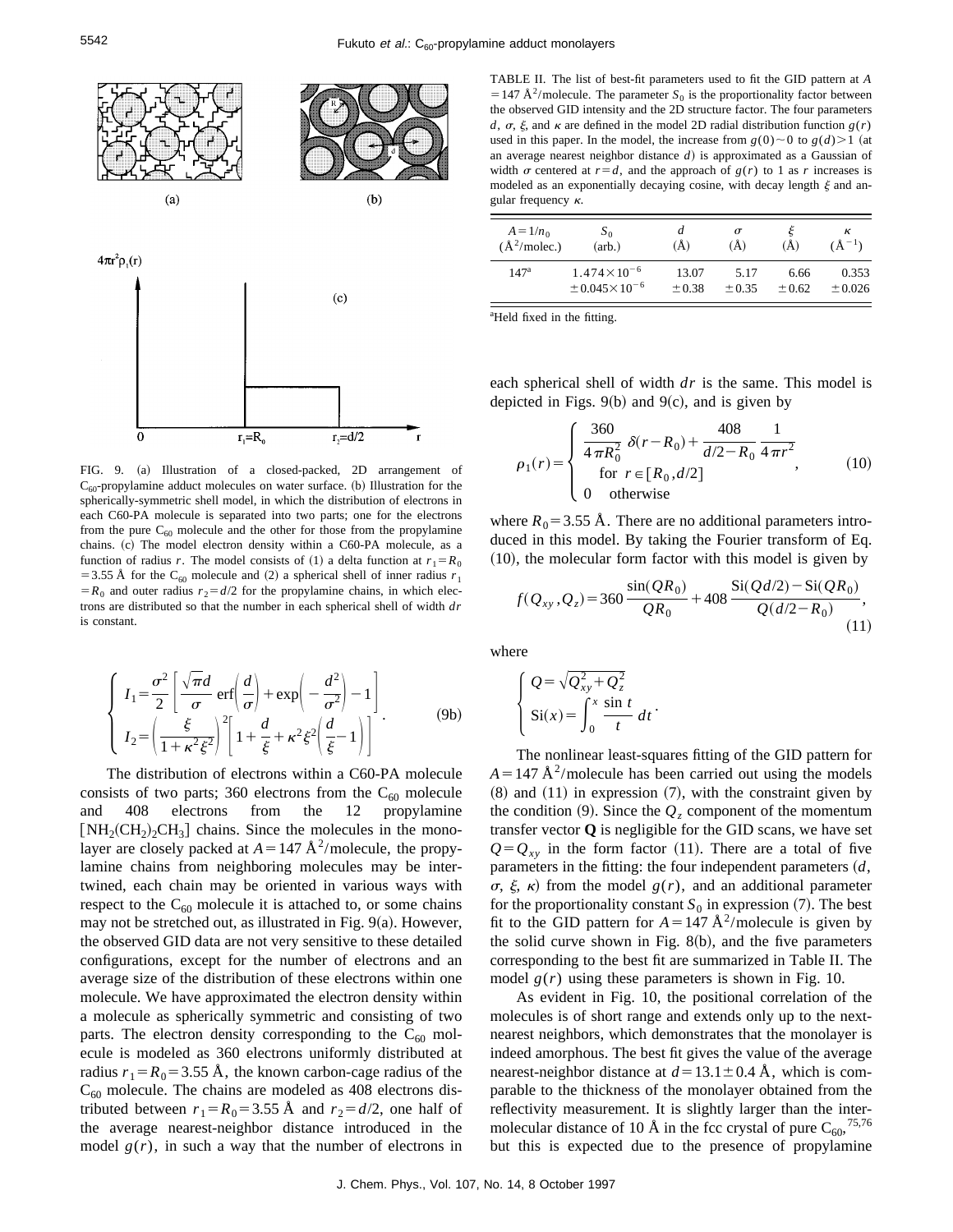

FIG. 10. The model for  $g(r)-1$  as a function of  $r=r_{xy}=\sqrt{x^2+y^2}$ , corresponding to the best fit to the GID pattern at  $A=147\pm6$  Å<sup>2</sup>/molecule [see Fig. 8(b)].  $g(r)$  is the two-dimensional radial distribution function. The average nearest-neighbor distance is at  $d=13.1\pm0.4$  Å. In the model, the  $r < d$  part of  $g(r)$  is approximated by a Gaussian centered at *d* and the *r*  $\geq d$  part is approximated by an exponentially decaying cosine that approaches 1 as *r* increases to infinity.

chains. The obtained value for an average intermolecular distance, *d*, provides an independent measure for the average molecular density, or the specific area, within the uniform monolayer. Assuming that the C60-PA molecules are locally arranged by hexagonal packing, the area/molecule is given by  $A=(\sqrt{3}/2)d^2$ . Using the value  $d=13.1\pm0.4$  Å obtained from the best fit, the specific area based on the GID measurement is given by  $A_{\text{GID}} = 149 \pm 6 \text{ Å}^2/\text{molecule}$  which is in excellent agreement with the value  $A_{\text{trough}}=147 \text{ Å}^2/\text{molecule}$ , based on the trough measurement. This result is consistent with the BAM and isotherm observations that the monolayer consists of islands at low densities and it becomes uniform at  $\sim$  150 Å<sup>2</sup>/molecule, where the molecules become closely packed over the whole available surface and the surface pressure begins to increase.

In order to obtain an independent measure for the molecular form factor, rod scans were carried out. In the rod scans, scattered intensity was scanned along the angle  $\beta$  in Fig. 1(b), while keeping the angle  $2\theta$  fixed near the maximum of the GID peak. In terms of the momentum transfer vector, the procedure corresponded to scanning along  $Q<sub>z</sub>$ while  $Q_{xy}$  was held fixed at 0.45 Å<sup>-1</sup>. The same scans were performed on C60-PA film and He gas above the film. The difference between the scans on the water and He background was negligibly small compared to that between the film and the He background. Figure 11 shows the intensity along the rod for three specific areas  $A=105\pm4$ ,  $147\pm6$ , and  $189 \pm 8$  Å<sup>2</sup>/molecule, after subtracting the corresponding contribution from the He background. As expected for spherically symmetric molecules, the rods are centered about  $Q_{7} = 0.$ 

The scattering function for the rod scan corresponds to the  $Q<sub>z</sub>$  dependence of the scattering function of the GID scan with  $Q_{xy}$  held fixed at a peak position. Taking into account



FIG. 11. Measured rod scans at  $Q_{xy}$ =0.45 Å<sup>-1</sup> (fixed) as a function of  $Q_z$ , taken at  $A = (a)$  189 $\pm 8$  Å<sup>2</sup>/molecule, (b) 147 $\pm 6$  Å<sup>2</sup>/molecule, and (c)  $105\pm4$  Å<sup>2</sup>/molecule. The solid curve in (b) is the best fit at  $A=147\pm6$  $A<sup>2</sup>/molecule$ , assuming that the molecular form factor is given by the spherical model of the C60-PA molecule described in Fig. 9. The dashed line, which is nearly indistinguishable from the solid line, is the result of the fitting when the outer radius  $r_2$  of the C60-PA molecule is fixed at the value  $r_2$ =6.54 Å extracted from the GID analysis.

the surface enhancement factor  $T(\alpha)T(\beta)$ , where  $T(\alpha)$  $= (2\alpha/\alpha_c)^2 \sqrt{R_F(\alpha)}$ , and noting that the incident angle is fixed,  $34,71$ 

$$
S_{\text{Rod}}(Q_z) = S_1 T(\beta) |f(Q_{xy}^0, Q_z)|^2, \qquad (12)
$$

where  $Q_{xy}^0$ =0.45 Å<sup>-1</sup> and  $S_1$  is a proportionality constant. The data for  $A = 147 \pm 6 \text{ Å}^2/\text{molecule}$  has been fitted using Eqs.  $(11)$  and  $(12)$ , with  $S_1$  and *d* as the only parameters. The best fit to the observed rod scan is given by the solid curve in Fig.  $11(b)$ . The fit gives the value of the outer radius in the  $\rho_1(r)$  model at  $r_2 = d/2 = 6.17 \pm 0.6$  Å, or  $d = 12.4 \pm 1.2$  Å, which agrees fairly well with the value obtained in the GID analysis. The dashed line, which is almost completely covered by the solid line, corresponds to the fit with the outer radius fixed at the GID based value  $r_2 = d/2 = 6.54$  Å.

# **3. Application of the spherical model to the fitting of reflectivity data**

Finally, we show here that the above spherical model of the C60-PA molecules can also be applied to the fitting of the reflectivity data, by constructing a model electron density profile based on the spherical model and using it to fit the reflectivity result at  $A = 147 \text{ Å}^2/\text{molecule}$ . The electron densities shown in Figs.  $12(a) - 12(c)$  summarize the basic ideas behind this particular model. First, the electron density in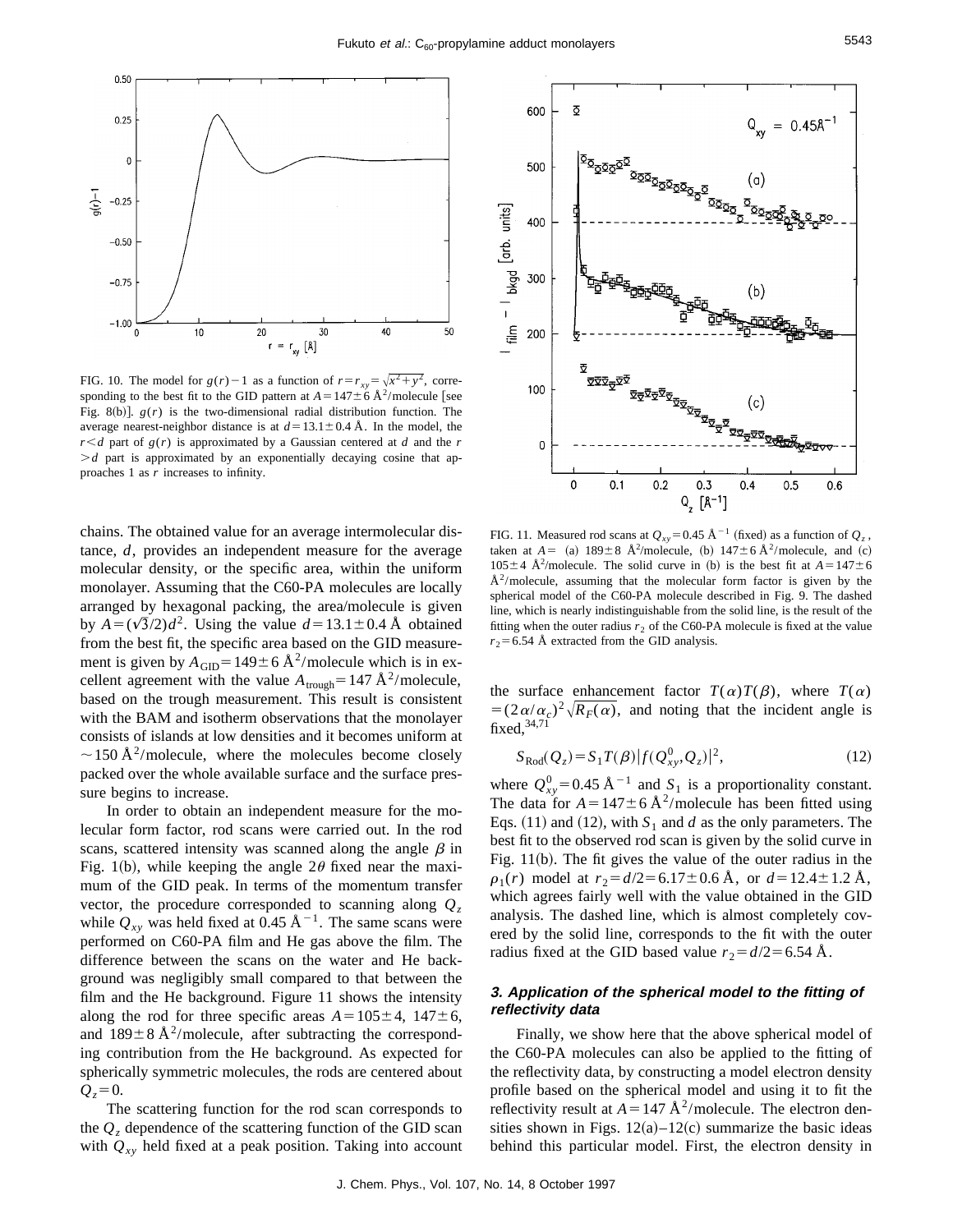

FIG. 12. A model of electron density profile based on the spherical C60-PA model (see Fig. 9). All the profiles correspond to the best fit to the reflectivity data at  $147 \pm 6$  Å<sup>2</sup>/molecule. (a) The projection onto the *z*-axis of the model electron density within one C60-PA molecule, normalized to the bulk density in water, assuming the GID-based value  $r_2$ =6.54 Å for the outer radius of the C60-PA molecule. (b) Models for the local electron density profile of the C60-PA monolayer  $(--)$ , and of water  $(--)$ , and of the total local electron density  $(-)$ . The model for the monolayer is the convolution of the result (a) with a Gaussian of width  $\sigma_{LM}$ . (c) The solid line is the average electron density profile, given by the convolution of the total local electron density in part (b) with a Gaussian of roughness  $\sigma$  due to thermally excited capillary waves. The dashed curve is the result of the single-box model at  $147 \pm 6 \text{ Å}^2$ /molecule, shown here for comparison.

one C60-PA molecule, assuming the spherical model with the outer radius  $r_2 = d/2 = 6.54$  Å, was projected onto the *z*-axis by integrating over (*x*,*y*). Since the monolayer covers the trough surface uniformly and the molecules are closely packed at this specific area, we can attribute a column with hexagonal cross sectional area  $A=(\sqrt{3}/2)d^2$  to each molecule. The contribution from the C60-PA molecule to the electron density in this column is given by dividing the projected one-molecule density by  $(\sqrt{3}/2)d^2$ , which is denoted as  $\rho_{\text{C60-PA}}(z)$  in Fig. 12(a). Now assuming that the local distribution for the heights of molecular centers is Gaussian with a characteristic width  $\sigma_{LM}$ , the contribution from the monolayer to the local electron density is given by the convolution of  $\rho_{\text{C60-PA}}(z)$  with this Gaussian distribution. This is shown by the dashed curve in Fig.  $12(b)$ . The contribution from the water to the local density was modeled with a simple error function, located at distance  $-l$  into the bulk and having a width  $\sigma_{\text{water}}$ . The sum of the two contributions gives the total local electron density, which is shown by the solid curve in Fig.  $12(b)$ . Finally, the local electron density was convoluted with the roughness  $\sigma$  due to the thermally

TABLE III. The list of best-fit parameters used to fit the  $R/R<sub>F</sub>$  data measured at  $A = 147 \text{ Å}^2/\text{molecule}$ , where the fitting is based on a model average electron density profile  $\langle \rho(z) \rangle$  calculated assuming a spherically symmetric electron density within the  $C_{60}$ -propylamine adduct molecule. The outer radius  $r_2$  of the C60-PA molecule was held fixed at one half of the average nearest neighbor distance *d* extracted from the GID analysis. The model assumes that the local height distribution of the C60-PA molecules is Gaussian of width  $\sigma_{LM}$ , and that the water/monolayer interface has a width  $\sigma_{water}$ and is located at distance  $-l$  below the average height of molecular centers. Since the surface pressure is close to zero at  $A=147 \text{ Å}^2/\text{molecule}$ , the roughness  $\sigma$  due to thermally excited capillary waves was held fixed at the value measured for clean water surface.

| $r_2$                | $\sigma_{\rm LM}$ | $\sigma_{\text{water}}$ | $-1$             | σ              |
|----------------------|-------------------|-------------------------|------------------|----------------|
| $(\bar{\text{\AA}})$ | A)                | (A)                     | (Å)              | (A)            |
| $6.54^{\rm a}$       | $3.08 \pm 0.12$   | $4.09 \pm 0.45$         | $-5.42 \pm 0.23$ | $2.60^{\rm a}$ |

a Held fixed in the fitting.

excited capillary waves,<sup>80</sup> to obtain the average electron density profile, shown by the solid curve in Fig.  $12(c)$ . Since the surface pressure at this specific area is close to zero, we have set the roughness at the value  $\sigma$ =2.60 Å of the clean bare water surface, which was measured with the same experimental resolution prior to the spreading of the monolayer. With this model, the only free parameters in the fitting are  $\sigma_{LM}$ ,  $\sigma_{water}$ , and *l*. The best fit to the reflectivity data at *A*  $=$  147 Å<sup>2</sup>/molecule is given by the dashed curves in Fig. 4. The density profiles shown as solid lines in Fig. 12 correspond to the best-fit values of the three parameters, which are listed in Table III.

The average electron density profile obtained with the above spherical model for the C60-PA molecule is in a qualitative agreement with the one obtained earlier by the singlebox model. The thickness and the height of the excess electron density in the monolayer are similar in the two models, as compared in Fig.  $12(c)$ . This again shows that the film at this specific area is a homogeneous monolayer with density just right to cover the entire available surface with closely packed molecules. On the other hand, we also note a small difference in the shapes of the two profiles. The detailed features in the profiles are highly dependent on the models used, and it is difficult to distinguish the two models simply from the reflectivity results because of the limited range and accuracy in the data. This is an example of the limitation on the extent over which any detailed features can be extracted from a given reflectivity result.

# **IV. SUMMARY**

Using Brewster angle microscopy and x-ray scattering techniques, both the macroscopic and microscopic structure of  $C_{60}$ -propylamine adduct monolayers on water have been studied at various surface densities. At low densities (*A*.  $\sim$  150 Å<sup>2</sup>/molecule), the monolayer is macroscopically heterogeneous, with the surface consisting of regions covered with a uniform solidlike monolayer and regions of bare water surface. The compression at these densities only reduces the area of uncovered surface, until the monolayer becomes macroscopically uniform at  $A \sim 150 \text{ Å}^2/\text{molecule.}$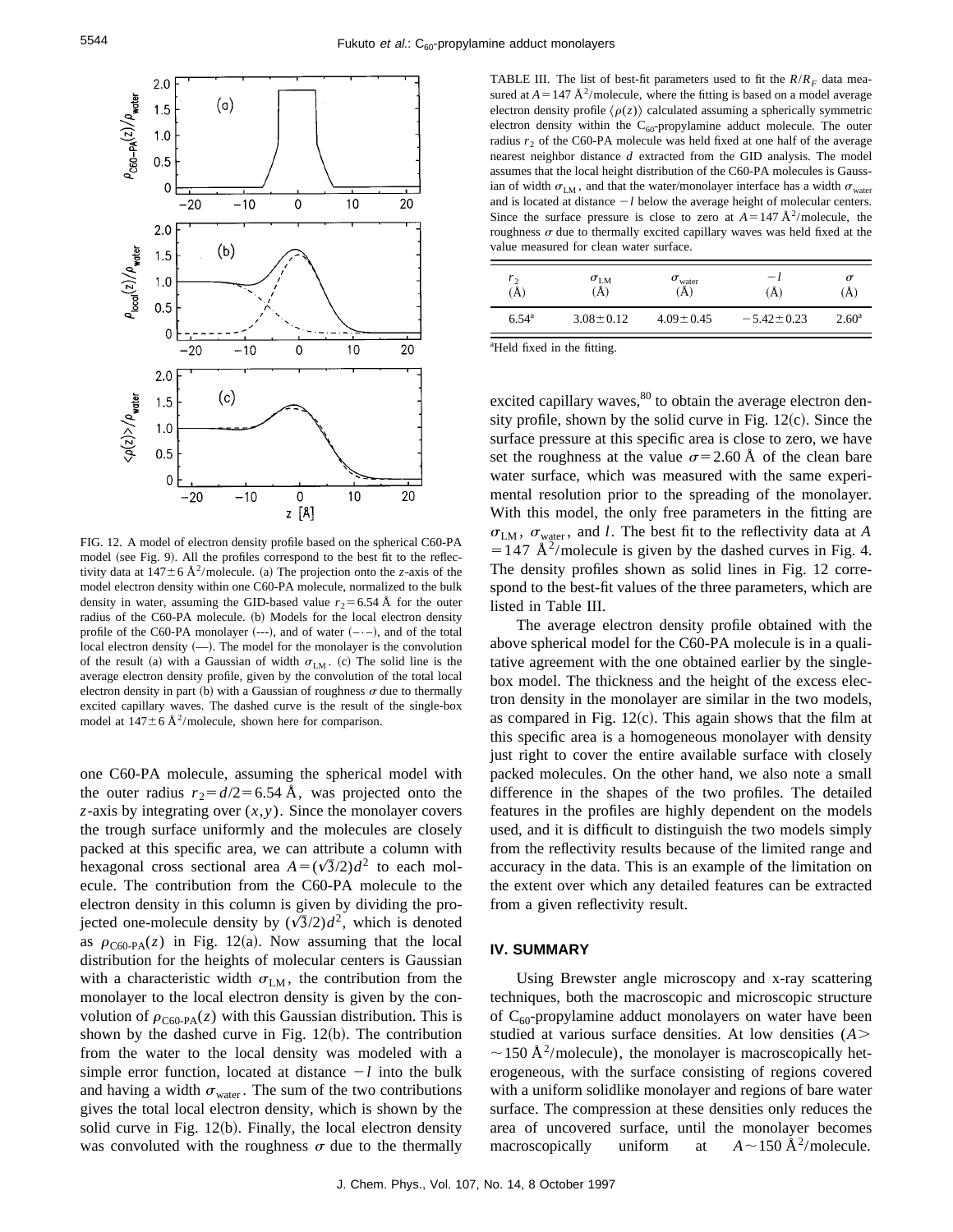This behavior is evidenced by  $(1)$  the BAM images and the following results:  $(2)$  the surface pressure remains zero until it begins to increase at  $A \sim 150 \text{ Å}^2/\text{molecule}$ , (3) both the reflectivity and GID results are consistent with the formation of a closely packed, uniform monolayer at  $A \sim 150 \text{ Å}^2/\text{mol}$ ecule, and finally (4) the GID patterns at low densities are essentially identical to the one at  $A \sim 150 \text{ Å}^2/\text{molecule}$ . For high densities  $(A \leq \sim 120 \text{ Å}^2/\text{molecule})$ , the compression forces out of the monolayer plane those molecules that are in excess of the number needed for a complete monolayer, with some of the molecules forming 3D aggregates and/or collected around the barrier and edges of the trough and the rest going to a second layer above or below the original monolayer. The main evidences for this behavior are  $(1)$  the model electron density profiles obtained from the reflectivity results at high densities and  $(2)$  the fact that the shift in the position of the GID peak at high densities is much smaller than would be expected if the film were to remain a homogeneous monolayer at high densities.

The most important result of this study on the  $C_{60}$ -propylamine adduct monolayer on water is the experimental observation of the x-ray scattering factor from a twodimensional structure with only a short-range positional order. By constructing a model 2D radial distribution function *g*(*r*) and utilizing it to fit the observed GID pattern at *A*  $=147 \text{ Å}^2/\text{molecule}$ , we have shown that the positional correlation of the molecules in the uniform monolayer extends only over a few molecular distances. While this result is interesting in its own right, it is also important to note that the observation of such a 2D amorphous structure was made possible mainly by the large number of electrons contained in each scattering unit, the  $C_{60}$ -propylamine adduct molecule in the present case. To the best knowledge of the authors, the x-ray GID studies of Langmuir monolayers have so far been limited to hexatic phases and crystalline structures with quasilong range positional order. Considering this, the results of the present study have an important implication that if other  $C_{60}$  derivatives can be developed that (1) form stable monolayers on water and  $(2)$  have an order–disorder transition with a liquid as the disordered phase, then, it may be possible to study both sides of these transitions with the x-ray scattering techniques.

#### **ACKNOWLEDGMENTS**

The Harvard contribution to this research has been supported by Grant Nos. NSF-DMR-95-23440 and NSF-DMR-94-00396. Ames Laboratory is operated for the U.S. Department of Energy by Iowa State University under Contract No. W-7405-Eng-82. Some of the experiments were carried out on the Harvard/BNL liquid surface reflectometer on beamline X22B at the National Synchrotron Light Source, Brookhaven National Laboratory. This facility is supported by DE-AC02-76CH00016.

 $2$ K. J. Strandburg, Rev. Mod. Phys. 60, 161 (1988).

- <sup>3</sup> Ordering in Two Dimensions, edited by S. K. Sinha (North–Holland, Amsterdam, 1980).
- <sup>4</sup>R. Marx, Phys. Rep. **125**, 1 (1985).
- <sup>5</sup> R. J. Birgeneau and P. M. Horn, Science 232, 329 (1986).
- <sup>6</sup>K. Knorr, Phys. Rep. 214, 113 (1992).
- <sup>7</sup> P. S. Pershan, *Structure of Liquid Crystal Phases* (World Scientific, Singapore, 1988).
- <sup>8</sup> J. B. Brock, R. J. Birgeneau, J. D. Litster, and A. Aharony, Physics Today July, 52 (1989).
- <sup>9</sup>B. D. Swanson, H. Stragier, D. J. Tweet, and L. B. Sorensen, Phys. Rev. Lett. **62**, 909 (1989).
- <sup>10</sup>C. Bahr, Int. J. Mod. Phys. B **8**, 3051 (1994).
- 11C. M. Knobler, in *Advances in Chemical Physics*, edited by S. Rice and I. Prigogine (Wiley, New York, 1990), Vol. 77, p. 397.
- <sup>12</sup> J. Als-Nielsen, D. Jacquemain, K. Kjaer, F. Leveiller, M. Lahav, and L. Leiserowitz, Phys. Rep. 246, 251 (1994).
- 13M. K. Durbin, A. Malik, R. Ghaskadvi, M. C. Shih, P. Zschack, and P. Dutta, J. Phys. Chem. 98, 1753 (1994).
- <sup>14</sup> I. R. Peterson, R. M. Kenn, A. Goudot, P. Fontaine, F. Rondelez, W. G. Bouwman, and K. Kjaer, Phys. Rev. E **53**, 667 (1996).
- <sup>15</sup>B. Lin, M. C. Shih, T. M. Bohanon, G. E. Ice, and P. Dutta, Phys. Rev. Lett. 65, 191 (1990).
- <sup>16</sup> M. C. Shih, T. M. Bohanon, J. M. Mikrut, P. Zschack, and P. Dutta, Phys. Rev. A 45, 5734 (1992).
- $17R$ . M. Kenn, C. Bohm, A. M. Bibo, I. R. Peterson, H. Möhwald, K. Kjaer, and J. Als-Nielsen, J. Phys. Chem. 95, 2092 (1991).
- 18G. M. Bommarito, W. J. Foster, P. S. Pershan, and M. L. Schlossman, J. Chem. Phys. **105**, 5265 (1996).
- 19D. K. Schwartz, M. L. Schlossman, and P. S. Pershan, J. Chem. Phys. **96**, 2356 (1992).
- 20V. M. Kaganer, I. R. Peterson, R. M. Kenn, M. C. Shih, M. Durbin, and P. Dutta, J. Chem. Phys. 102, 9412 (1995).
- <sup>21</sup> G. A. Overbeck and D. Möbius, J. Phys. Chem. **97**, 7999 (1993).
- <sup>22</sup> S. Rivière, S. Hénon, J. Meunier, D. K. Schartz, M.-W. Tsao, and C. M. Knobler, J. Chem. Phys. 101, 10 045 (1994).
- <sup>23</sup>S. Rivière-Cantin, S. Hénon, and J. Meunier, Phys. Rev. E 54, 1683  $(1996).$
- $24$ S. W. Barton, B. N. Thomas, E. B. Flom, S. A. Rice, B. Lin, J. B. Peng, J. B. Ketterson, and P. Dutta, J. Chem. Phys. 89, 2257 (1988).
- $^{25}$ B. Lin, J. B. Peng, J. B. Ketterson, P. Dutta, B. N. Thomas, J. Buontempo, and S. A. Rice, J. Chem. Phys. 90, 2393 (1989).
- 26M. C. Shih, T. M. Bohanon, J. M. Mikrut, P. Zschack, and P. Dutta, J. Chem. Phys. 97, 4485 (1992).
- $27$ G. A. Overbeck, D. Honig, and D. Möbius, Langmuir 9, 555 (1993).
- 28W. J. Foster, M. C. Shih, and P. S. Pershan, J. Chem. Phys. **105**, 3307  $(1996).$
- <sup>29</sup> P. G. de Gennes, Rev. Mod. Phys. **57**, 827 (1985).
- 30M. Schick, in *Liquids at Interfaces*, edited by J. Charvolin, J. F. Joanny, and J. Zinn-Justin (Elsevier, Amsterdam, 1990), Vol. XLVIII, p. 419.
- 31E. M. Blokhuis and B. Widom, Current Opinion in Colloid Interface Sci. **1**, 424 (1996).
- 32R. A. Cowley, in *Equilibrium Structure and Properties of Surfaces and Interfaces*, edited by A. Gonis and G. M. Stocks (Plenum, New York, 1992), p. 1.
- <sup>33</sup> H. Dosch, Int. J. Mod. Phys. **6**, 2773 (1992).
- <sup>34</sup> I. K. Robinson and D. J. Tweet, Rep. Prog. Phys. **55**, 599 (1992).
- <sup>35</sup> J. G. Dash, H. Fu, and J. S. Wettlaufer, Rep. Prog. Phys. **58**, 115 (1994).
- 36X. Z. Wu, B. M. Ocko, H. Tang, E. B. Sirota, S. K. Sinha, and M. Deutsch, Phys. Rev. Lett. **75**, 1332 (1995).
- 37O. M. Magnussen, B. M. Ocko, M. J. Regan, K. Penanen, P. S. Pershan, and M. Deutsch, Phys. Rev. Lett. **74**, 4444 (1995).
- 38M. J. Regan, E. H. Kawamoto, S. Lee, P. S. Pershan, N. Maskil, M. Deutsch, O. M. Magnussen, B. M. Ocko, and L. E. Berman, Phys. Rev. Lett. 75, 2498 (1995).
- <sup>39</sup> N. Lei, Z. Huang, and S. A. Rice, J. Chem. Phys. **104**, 4802 (1996).
- 40D. Raoux, in *Neutron and Synchrotron Radiation for Condensed Matter Studies*, edited by J. Baruchel, J.-L. Hodeau, M. S. Lehmann, J.-R. Regnard, and C. Schlenker (Springer, New York, 1993), Vol. 1, pp. 37-78.
- <sup>41</sup> H. Winick, *Synchrotron Radiation Sources: A Primer* (World Scientific, Singapore, 1994).
- 42B. I. Halperin, in *Symmetries and Broken Symmetries in Condensed Mat-*

<sup>1</sup>D. R. Nelson, in *Phase Transitions and Critical Phenomena*, edited by C. Domb and J. L. Lebowitz (Academic, New York, 1983), Vol. 7, pp. 1–99.